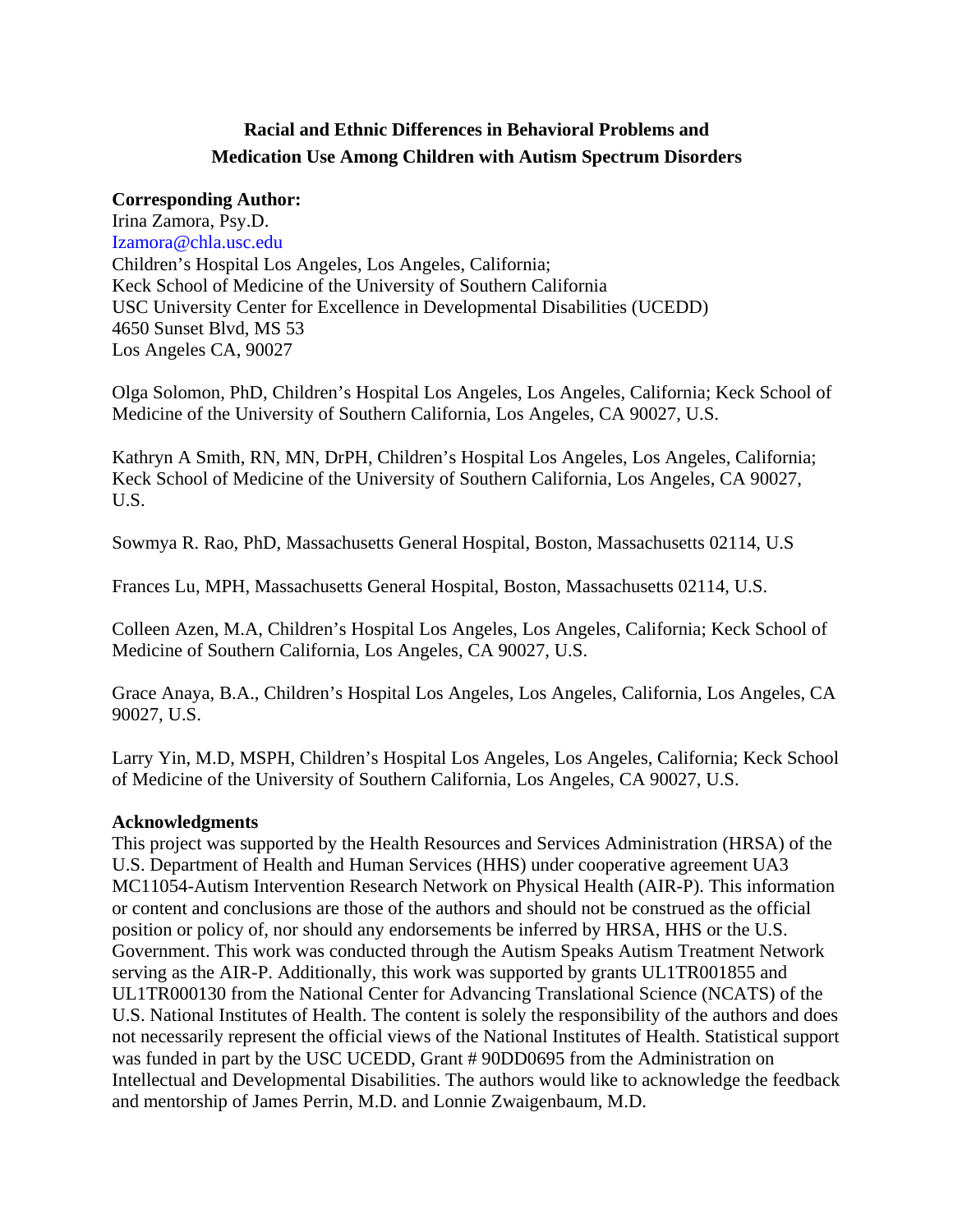# **Racial and Ethnic Differences in Behavioral Problems and Medication Use Among Children with Autism Spectrum Disorders**

#### **Abstract** (322 words)

We examined racial and ethnic differences in the prevalence of behavioral problems measured by the Child Behavioral Checklist (CBCL), sleep disturbances measured by the Child Sleep Habits Questionnaire (CSHQ), and medication use among children with Autism Spectrum Disorders (ASD). We analyzed data for 2,576 children diagnosed with ASD ages 6 to 18 years old from the Autism Treatment Network (ATN) dataset. Multivariable logistic regression accounting for age, gender, DSM-IV-TR ASD diagnosis (Autistic Disorder, PDD-NOS, Asperger's Disorder), and parents' education did not show any racial or ethnic differences in Behavioral Challenges, Conduct Problems, or Sleep Disturbances for any of the groups, but Black children had lower odds of Total Problem Behaviors and Asian children had lower odds of Hyperactivity compared to White children. As a group, racial and ethnic minority children had lower odds of Total Problem Behaviors and Conduct Problems compared to White children. Hispanic children had lower odds of medication use for Behavioral Challenges, Total Problem Behaviors, Hyperactivity, and Conduct Problems. Asian children had lower odds of medication use for Behavioral Challenges, Total Problem Behaviors, and Hyperactivity; and had close to lower odds in medication use for Conduct Problems. Black children had lower odds for medication use for Total Problem Behaviors only. As a group, racial and ethnic minority children had lower odds for medications use for Behavioral Challenges, Total Problem Behaviors, Hyperactivity, and Conduct problems, but not for Sleep Disturbances. While these results are consistent with previous studies showing that White children are significantly more likely to receive psychotropic medication compared to children from racial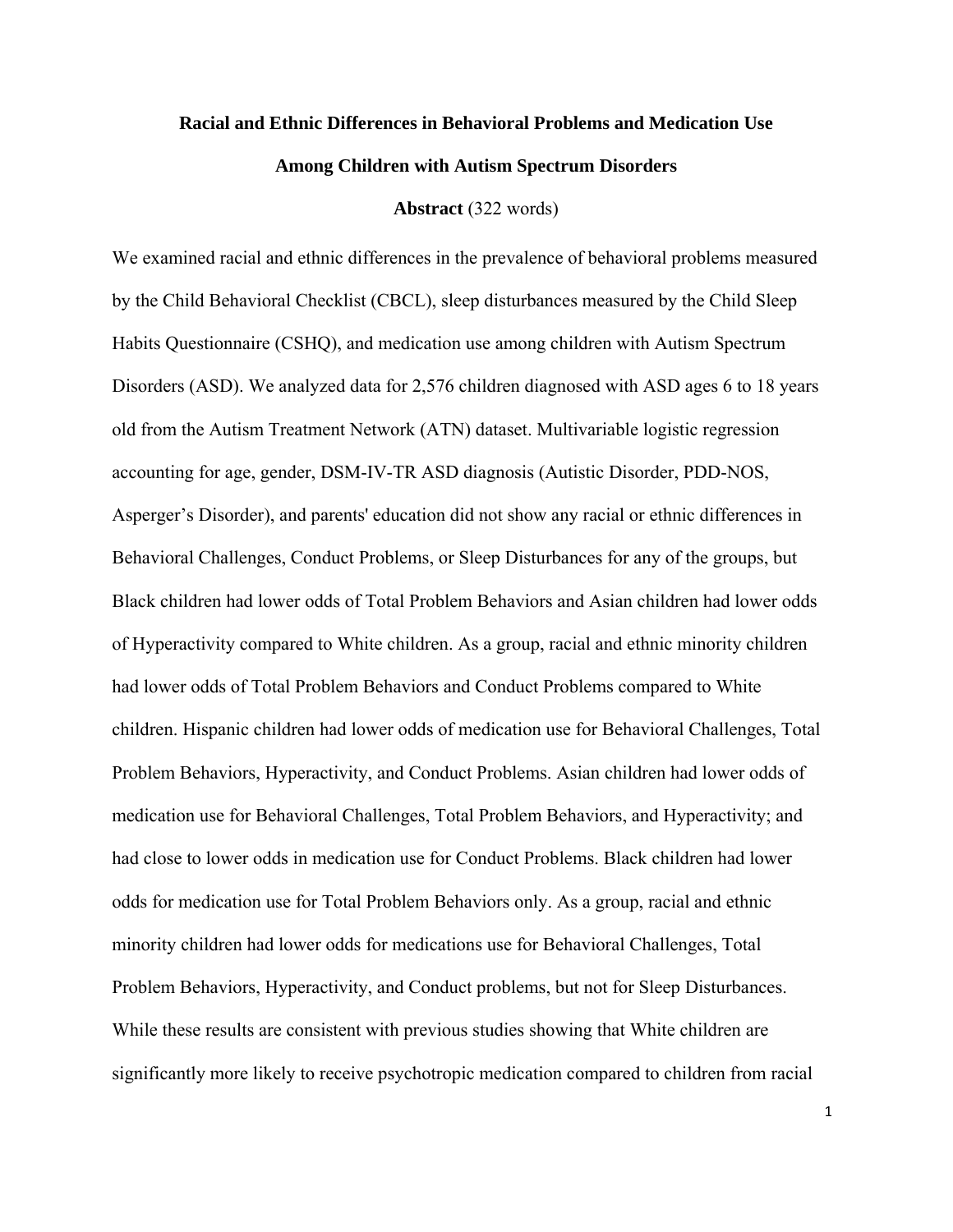and ethnic minority groups, we found no such differences for sleep challenges, suggesting that they are more consistently identified and equitably treated than other behavioral problems associated with ASD. We draw upon Andersen's (1995) Behavioral Model of Healthcare Use to suggest predisposing, enabling, and needs factors that may contribute to this pattern of racial and ethnic differences in the use of medications among children ASD.

*Keywords: challenging behaviors; healthcare disparities; psychotropic medication use; sleep disturbances*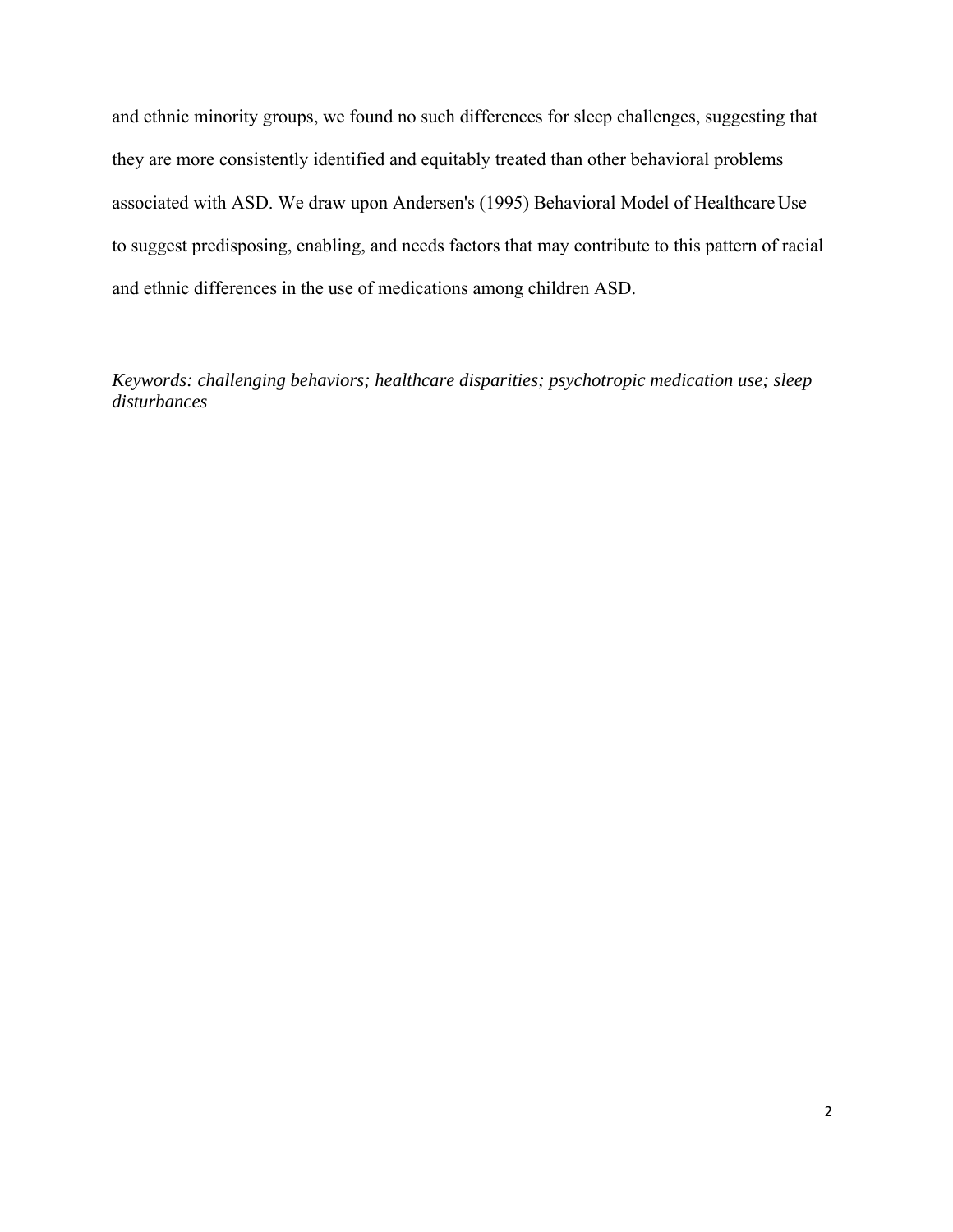#### **Introduction**

Behavioral problems such as self- and other- injurious behavior and aggressiveness, severe temper tantrums, irritability, and hyperactivity are common among children with Autism Spectrum Disorders (ASD) (Bauminger, Solomon, & Rogers, 2010; Leyfer et al., 2006; Matson & Servantes, 2014; Simonoff, et al., 2008; Soke et al., 2017; Zablotsky, et al., 2015), significantly impacting children's and families' quality of life. Although behavioral and mental health problems are often addressed by psychopharmacological means, as a population, children with ASD have considerable variability in psychotropic medication use from 27% to 83%. (Coury et al., 2012; Frazier et al., 2011; Gerhard, Chavez, Olfson, & Crystal, 2009; Logan et al., 2012; Mandell et al., 2008; Rosenberg et al., 2010; Spencer et al., 2013; Oswald & Sonenklar, 2007). The causes of such variability are poorly understood, and much remains unknown about racial and ethnic differences in the use of psychotropic medication for behavioral problems in children with ASD. It is currently unclear whether there are racial and ethnic differences in the prevalence, severity, and range of behavioral problems associated with ASD, or whether parents' cultural interpretations of these problems have an impact on psychotropic medication management. We also don't know whether physician biases are a factor, i.e. whether there are differences in clinician thresholds for decisions regarding psychotropic medication use for children from different racial and ethnic groups, as has been documented for other conditions (e.g. Goyal et al., 2015).

As a first step in addressing this knowledge gap, we examined racial and ethnic differences in the prevalence of behavioral problems (e.g. externalizing behaviors such as aggressiveness), sleep disturbances, and psychotropic medication use among 6 to 18 years old children and youth who were enrolled in the ATN registry between March 2008 and March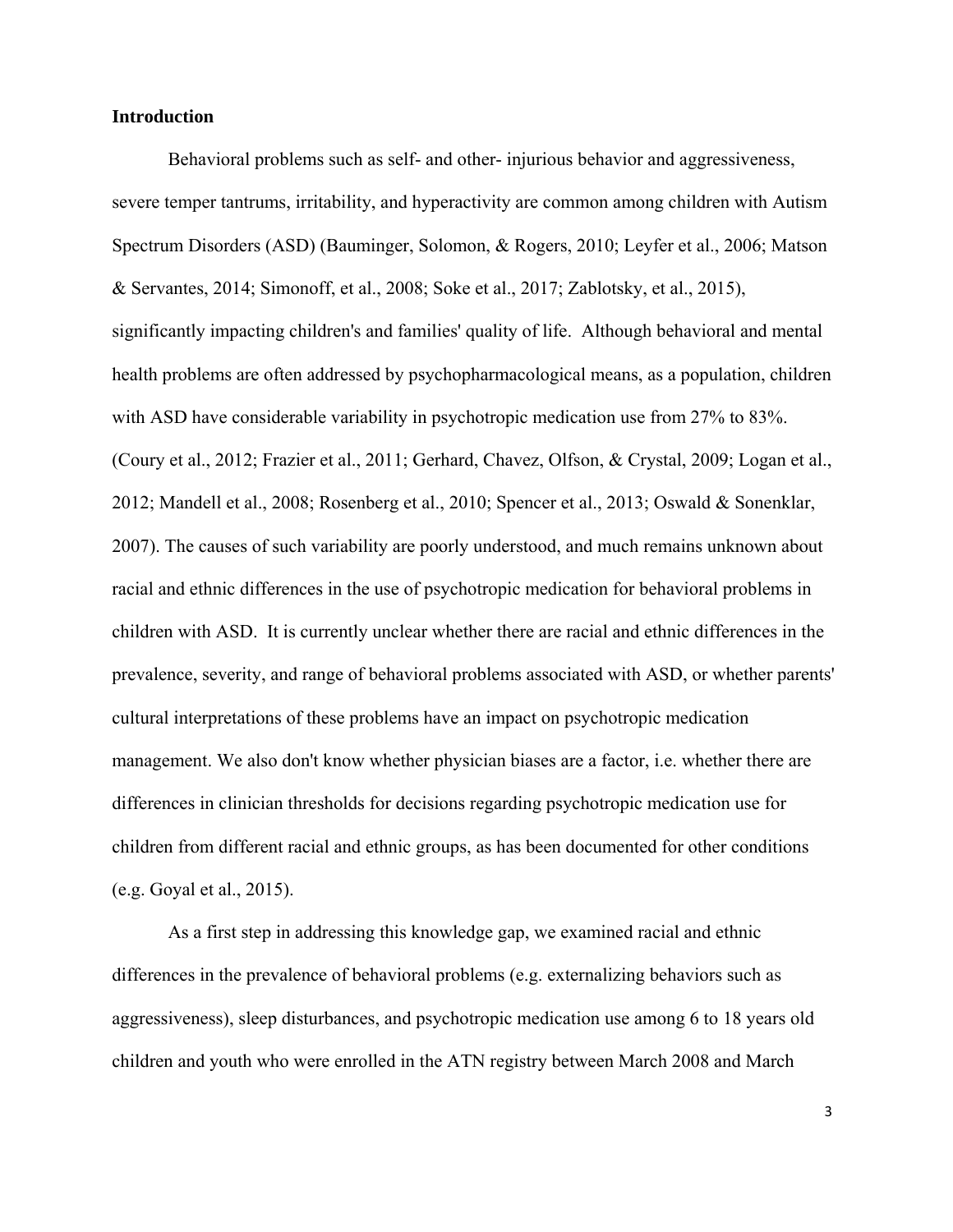2016. Specifically, we evaluated racial and ethnic differences in the rates of behavioral problems measured by the Child Behavioral Checklist (CBCL, Achenbach & Rescorla, 2001; Rescorla et al., 2007), sleep disturbances measured by the Child Sleep Habits Questionnaire (CSHQ, Owens, Spirito, & McGuinn, 2000), and clinician-confirmed medication use among 6 to 18-year-old children diagnosed with ASD (APA, 2000).

Although psychopharmacological interventions are routinely used for behavioral problems associated with ASD (McDougle et al., 2008), it is considered preferable in clinical practice that such problems are first addressed by functional behavior assessment followed by a behavior modification program (Hubert, 1992; Hyman et al., 2020; Kazdin, 2013). If additional help to manage the behaviors is needed, psychotropic medications may be prescribed. Effective medication management is considered a standard of practice because behavioral problems hinder participation in therapeutic interventions, educational programs, and family life, leading to diminished socialization opportunities and decreased quality of life (Hyman et al., 2020; Myers & Johnson, 2007).

 In addition to self- and other- injurious behavior, severe temper tantrums, irritability, and hyperactivity, sleep disturbances such as inability to fall and stay asleep have been extensively documented in children with ASD (Allik, Larsson, & Smedje, 2006; Gail-Williams, Sears, & Allard, 2004; Krakowiak, Goodlin-Jones, Hertz‐Piciotto, Croen, & Hansen, 2008). Assessment of sleep disturbances usually starts with a medical history to rule out obstructive sleep apnea, gastro-esophageal reflux disease, current medications that affect sleep latency, or underlying conditions such as ADHD. Determining if the issue is related to disturbed sleep phase (e.g. waking up at 2 am thinking it is morning) is also part of the assessment. If there are no known underlying medical issues that are causing sleep disturbances, then behavioral therapy as well as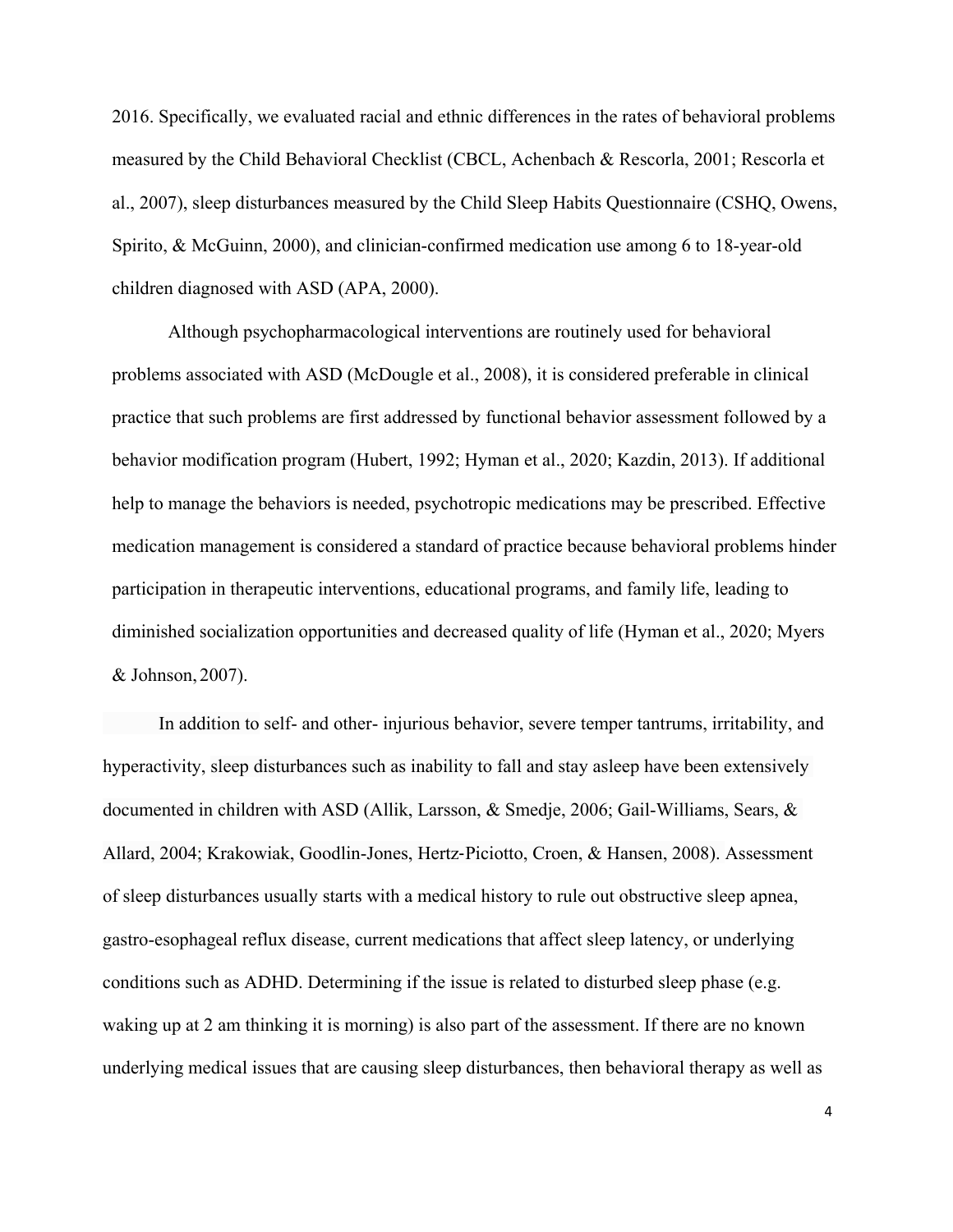melatonin, an endogenous pineal hormone that regulates human circadian rhythm, is often recommended (Andersen et al., 2008; Malow et al., 2012). If melatonin is not effective, the next treatment options are usually psychotropic medications such as trazadone, diphenhydramine, or clonidine (Coury et al., 2009).

This study contributes to the literature that has identified racial and ethnic differences in certain aspects of ASD such as prevalence (Kogan et al., 2007), age of diagnosis (Mandell et al., 2002, 2009), and parental coping styles and interpretations of ASD symptomatology (Luong et al., 2009; Tek & Landa, 2012). Racial and ethnic healthcare disparities experienced by children with ASD and their families have been consistently documented in utilization and quality of healthcare (Parish, Magaña, Rose, Timberlake, & Swaine, 2012), access to family-centered care (Montes & Halterman, 2011), decisions regarding treatment and services (Bernier et al., 2010; Mandell & Novak, 2005), experiences of ASD diagnosis and treatment planning (Burkett et al., 2015); and parental attendance at support groups (Mandell & Saltzer, 2007). Children with ASD from Latino, Black, and other minority groups are less likely to receive subspecialty services in psychiatry and mental health treatment (Benevides, Carretta, & Lane, 2016; Broder-Fingert, Shui, Pulcini, Kurowski, & Perrin, 2013), which may contribute to disparities in psychotropic medication use.

Research findings on psychotropic medication use, however, are contradictory. In a study of medications use in 2 to 18 year-old children enrolled in the Autism Treatment Network (ATN) registry who had comorbid diagnoses of depression, bipolar disorder, attention deficit hyperactivity disorder, obsessive compulsive disorder, anxiety, behavioral sleep problems, and gastrointestinal problems, Coury et al. found that non-White and Latino children had a significantly lower use of psychotropic medication than White children (Coury et al., 2012). Alternatively, in a study of 33,565 commercially insured children with ASD enrolled in the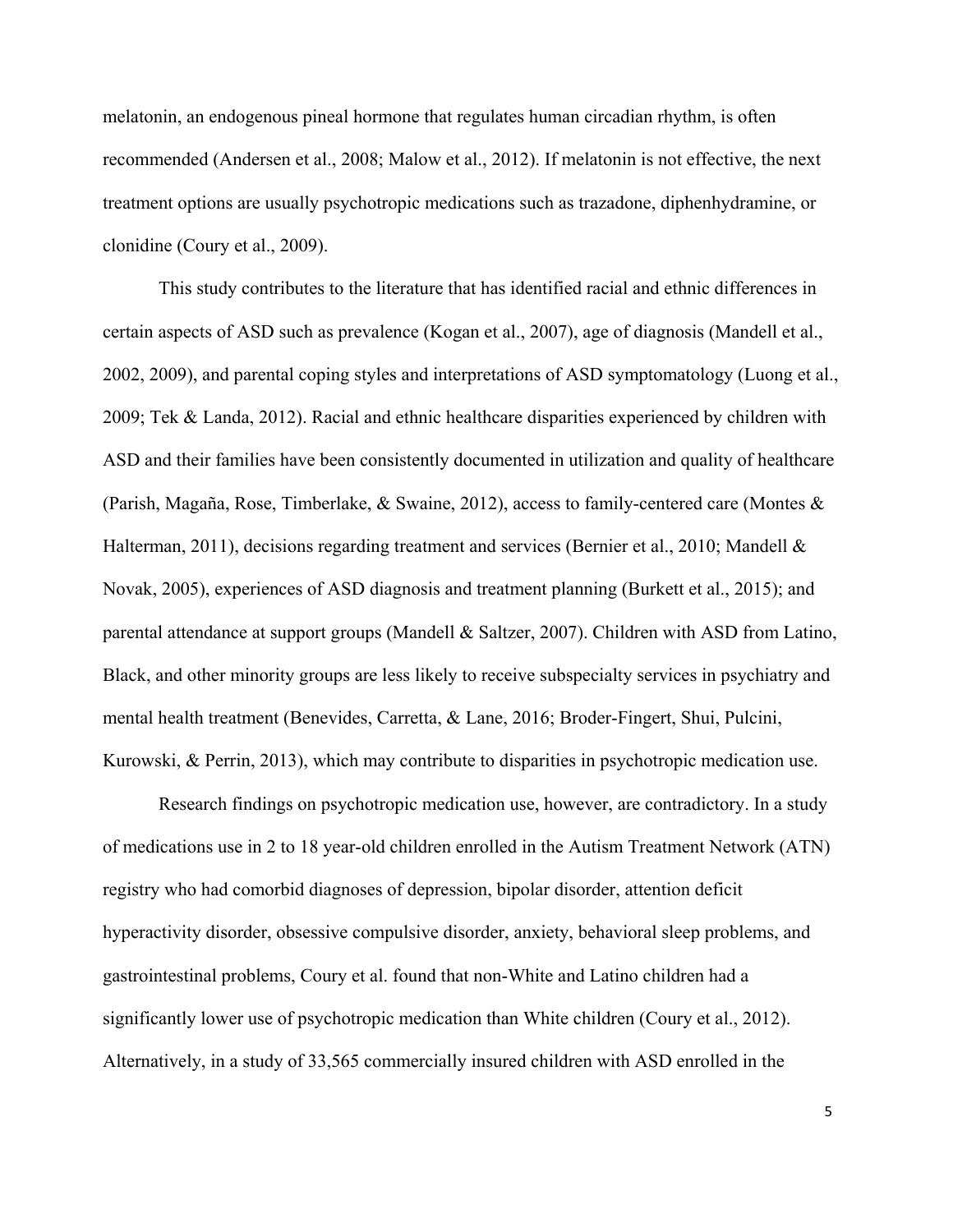Interactive Autism Network (IAN) that did not correlate behavior challenges with psychopharmacological medication use, Latino and Asian children were *more* likely to receive psychotropic and polypharmacy prescriptions than White children (Spencer et al., 2013). In an earlier study, Rosenberg and colleagues (2010) analyzed IAN data for 5,181 children most of whom were between the ages of 6 and 11 years old and found no racial or ethnic differences in psychotropic medication use. These researchers did identify, however, differences in psychotropic medication use by age, type of ASD diagnosis, presence of intellectual disability or psychiatric condition, geographic region, and relative county wealth, all of which are external to clinical symptom presentation (Rosenberg et al., 2010). A more nuanced and culturally-sensitive understanding of differences in psychotropic medication use has a potential to clarify the contradictions in the literature, and to contribute to better care for children with ASD from racial and ethnic minority groups.

## **Conceptual Model**

Originating in medical sociology, Andersen's (1995) Behavioral Model of Healthcare use has been utilized extensively in public health research and has been especially useful in studies on ethnic and racial disparities in healthcare for children with ASD (Magaña et al., 2012). In this model, population characteristics are systematically accounted for so that patients' use of healthcare services (e.g. being prescribed a medication) is considered to be a function of predisposing factors (e.g. race or ethnicity, cultural beliefs about health and medicine), enabling factors (health insurance, socio-economic status and its proxy, parental college education), and need factors consisting of perceived need (e.g. the child's severity of behavioral symptoms as experienced by the parents) and evaluated need (e.g. the child's severity of behavioral symptoms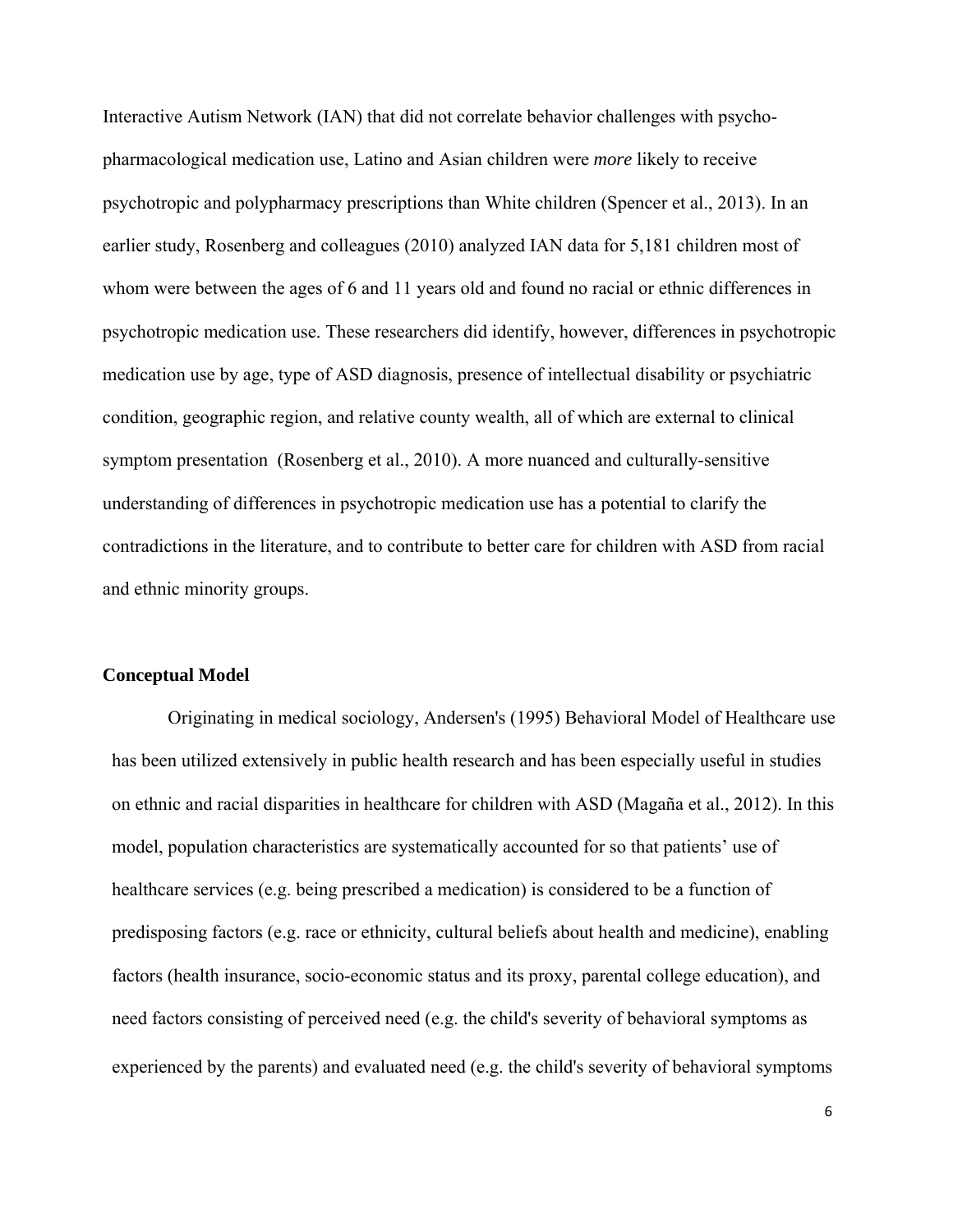as evaluated by a healthcare professional).

The model is illustrated below:



Figure 1. Andersen's Behavioral Model of Healthcare Use (Andersen, 1995)

Andersen's (1995) distinction between *perceived* need and *evaluated* need is especially Andersen's (1995) distinction between *perceived* need and *evaluated* need is especially<br>useful because it allows for both culturally-shaped parental interpretations and beliefs regarding problem behaviors and medication use, and for the potential physician bias in identification of behavior and medication management. Data in the ATN registry allowed us to evaluate racial and ethnic differences in behavioral problems including sleep, and in medication use in relation to the 1) *predisposing factors* (race and ethnicity); 2) *enabling factors* (parental education, whether a parent had above high school-level education), and 3) *need factors* such as Behavioral Challenges, Total Problem Behaviors, Hyperactivity, Conduct Problems as measured by the Child Behavioral Checklist (CBCL, Achenbach, & Rescorla, 2001; Rescorla et al., 2007), and Sleep Disturbances as measured by the Child Sleep Habits Questionnaire (CSHQ, Owens, Spirito, & & McGuinn, 2000).

Our two main research questions were whether race and ethnicity, the predisposing factors in the Andersen's (1995) model, were associated with differences in 1) the prevalence of Behavioral Challenges, Total Problem Behaviors, Hyperactivity, Conduct problems, and Sleep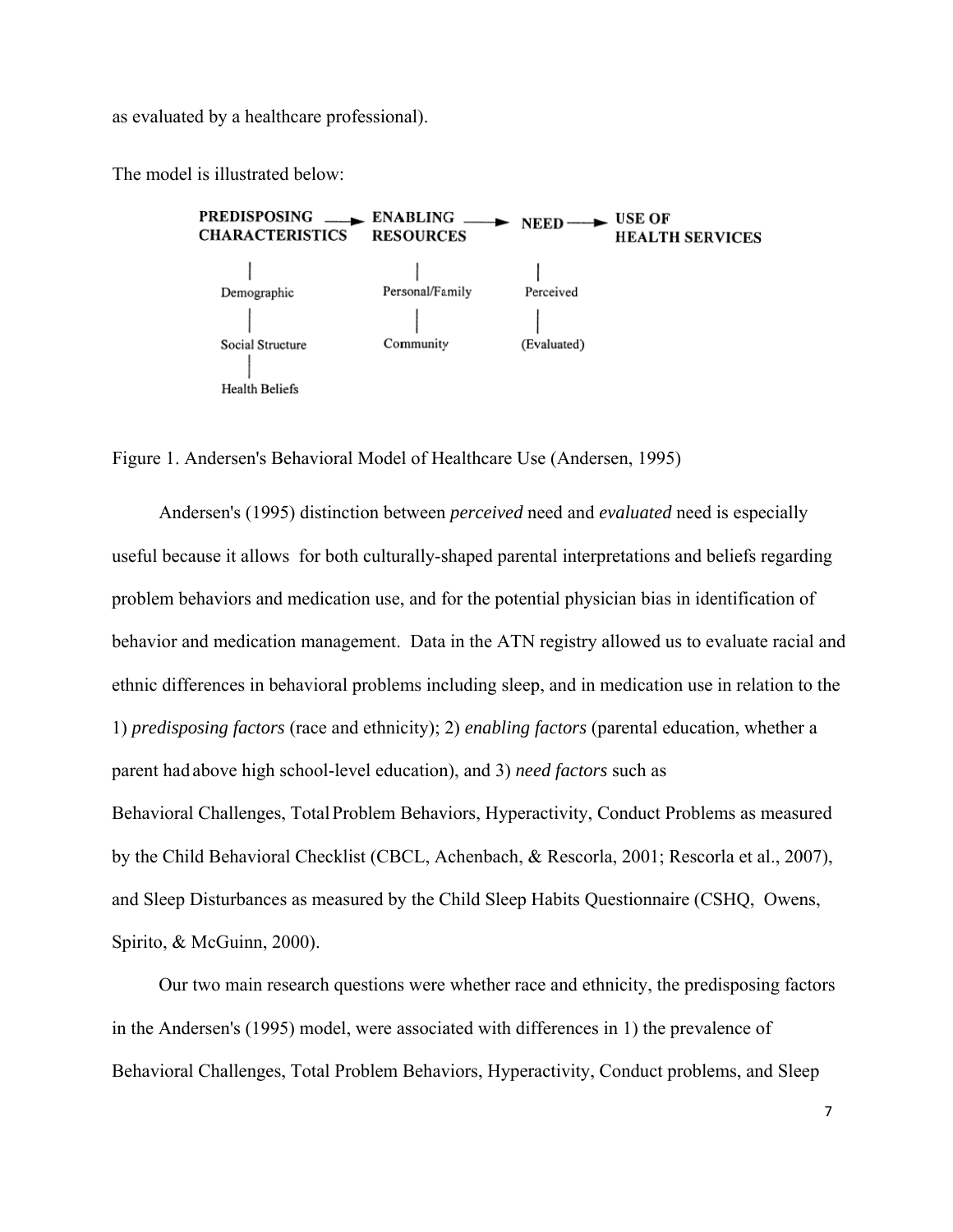Disturbances; and 2) the rates of medication use among children with ASD in our ATN sample. Because parental income, an enabling factor, constitutes the largest missing data category in the ATN registry, we substituted it with a more available proxy, parental education (Erola, Jalonen, & Lehti, 2016). Primary and secondary caregivers were grouped as those who had high school education or less, and those who had some college education or more.

#### **Methods**

## **Participants**

 The sample for this study was 2,576 children with ASD who were 6 to 18 years old between March 2008 and March 2016 when they were enrolled in the ATN registry (See Table 1). The children's data were included in our analyses if a) they had race, ethnicity and gender data available; b) they had a clinical diagnosis of an ASD based on the Diagnostic and Statistical Manual of Mental Disorders Fourth Edition, Text Revision (APA, 2000); c) they were between 6 and 18 years of age; and d) their parents provided medication use information that was confirmed by an ATN clinician during enrollment.

 The mean age was 9.6 years at enrollment. The race or ethnicity of the children were characterized by their parents as follows: 1,935 Non- Hispanic Whites, 255 Hispanics, 154 Blacks, 89 Asians, and 143 Non-Hispanic Other or Multiracial children. The racial and ethnic breakdown for this sample was 75% White, 9.9% Hispanic, 6% Black, 3.5 % Asian, and 5.6 % Multiracial; 84.7% (2182) of the sample was male. As presented in Table 2, White and Black children were older (mean (sd): 9.8 (2.9)) than Asian (9.2 (2.7)), Hispanic (9.1 (2.5)), and other/multiracial (9.0  $(2.6)$ ) children (p $\leq 0.01$ ). Primary and secondary caregiver's education level was the lowest among Latino adults;  $32\%$  had  $\leq$ high school education compared with 16-19% among other groups ( $p \le 0.01$ ). Hispanic (70%), Black (74%), and Asian (82%) children had higher rates of diagnosis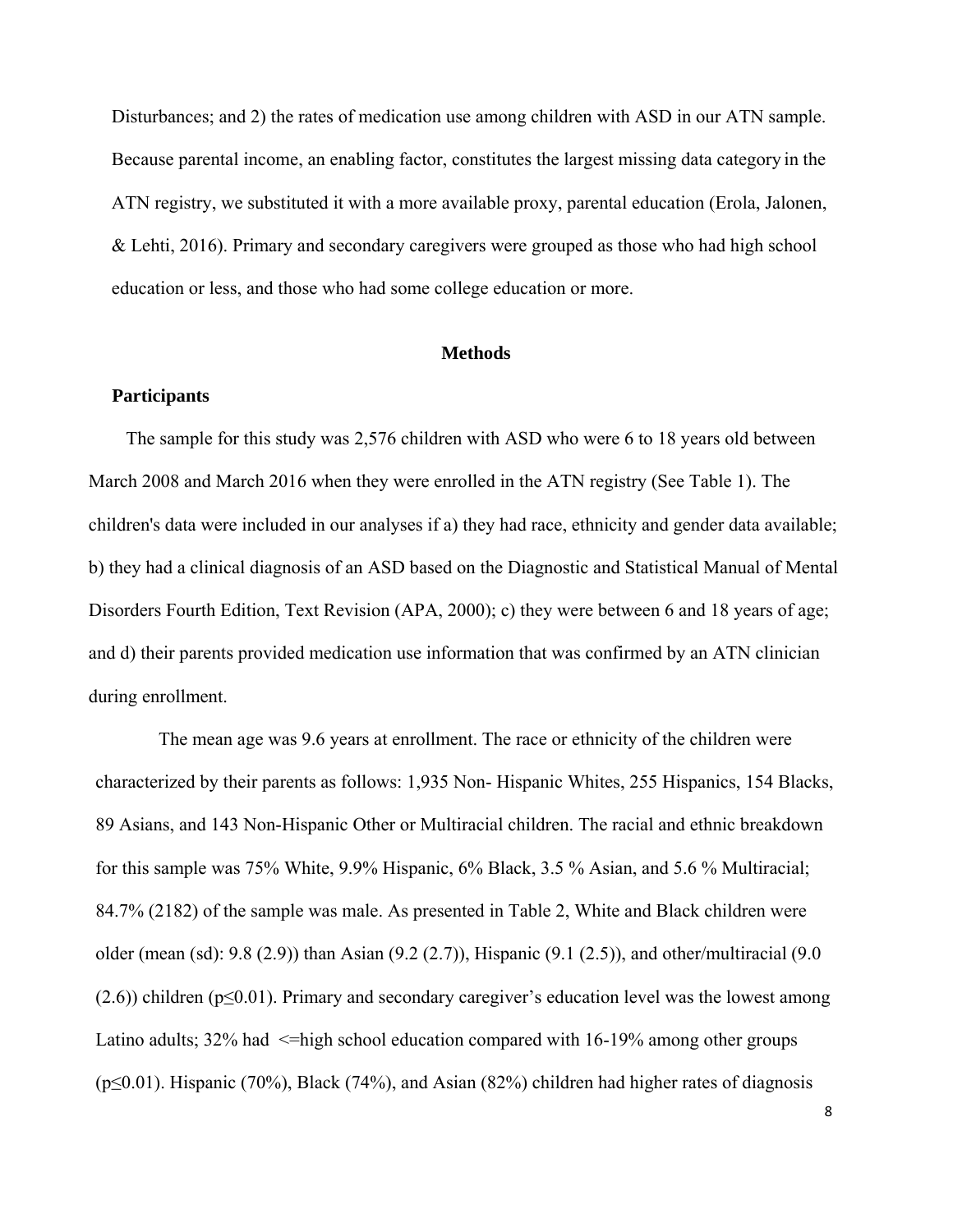with Autistic Disorder compared to Asperger's Disorder ( $p \le 0.01$ ) (DSM IV-TR, APA, 2000) than did White children (61%).

#### **Measures**

**The Child Behavior Checklist (CBCL).** The CBCL is one of the most widely used, validated, cross-culturally tested parent-report clinical measure for children that identifies a wide range of emotional and behavioral challenges (Achenbach & Rescorla, 2001; Rescorla et al., 2007). It is known for its adequate reliability and construct validity (test-retest reliability (.89), inter-parent reliability (.65-.75), Cronbach's alpha values (.46-.93) (Achenbach, 1991). Most parents with average literacy level find the CBCL easy to complete, and most clinicians find it easy to score (Muratori et al., 2011). It is important to note that children whose parents are not fluent in both written and spoken English are not eligible to participate in the ATN registry, which contributes to a potentially more acculturated sub-set of ethnically diverse families (Soke et al., 2017). While the CBCL was not developed or normed to screen for ASD, it has been used occasionally to identify the appearance of autistic symptoms, e.g. by Rescorla (1988). Since the ATN registry began using the CBCL during its intake interview, the use of the CBCL for children with ASD has been on the rise (e.g. Bölte et al. 1999; Duarte et al. 2003; c.f. Muratori et al., 2011; Rescorla et al., 2019), in spite of concerns about its low specificity (Havdahl, von Tetzchner, Huerta, Lord, & Bishop, 2016).

The CBCL includes 8 empirically validated scales: Anxious / Depressed, Withdrawn / Depressed, Somatic Complaints, Social Problems, Thought Problems, Attention Problems, Rule-Breaking Behavior, and Aggressive Behavior. The scores on these scales are grouped into three scales: 1) Internalizing (Anxious/ Depressed, Withdrawn/Depressed, Somatic Complaints); 2)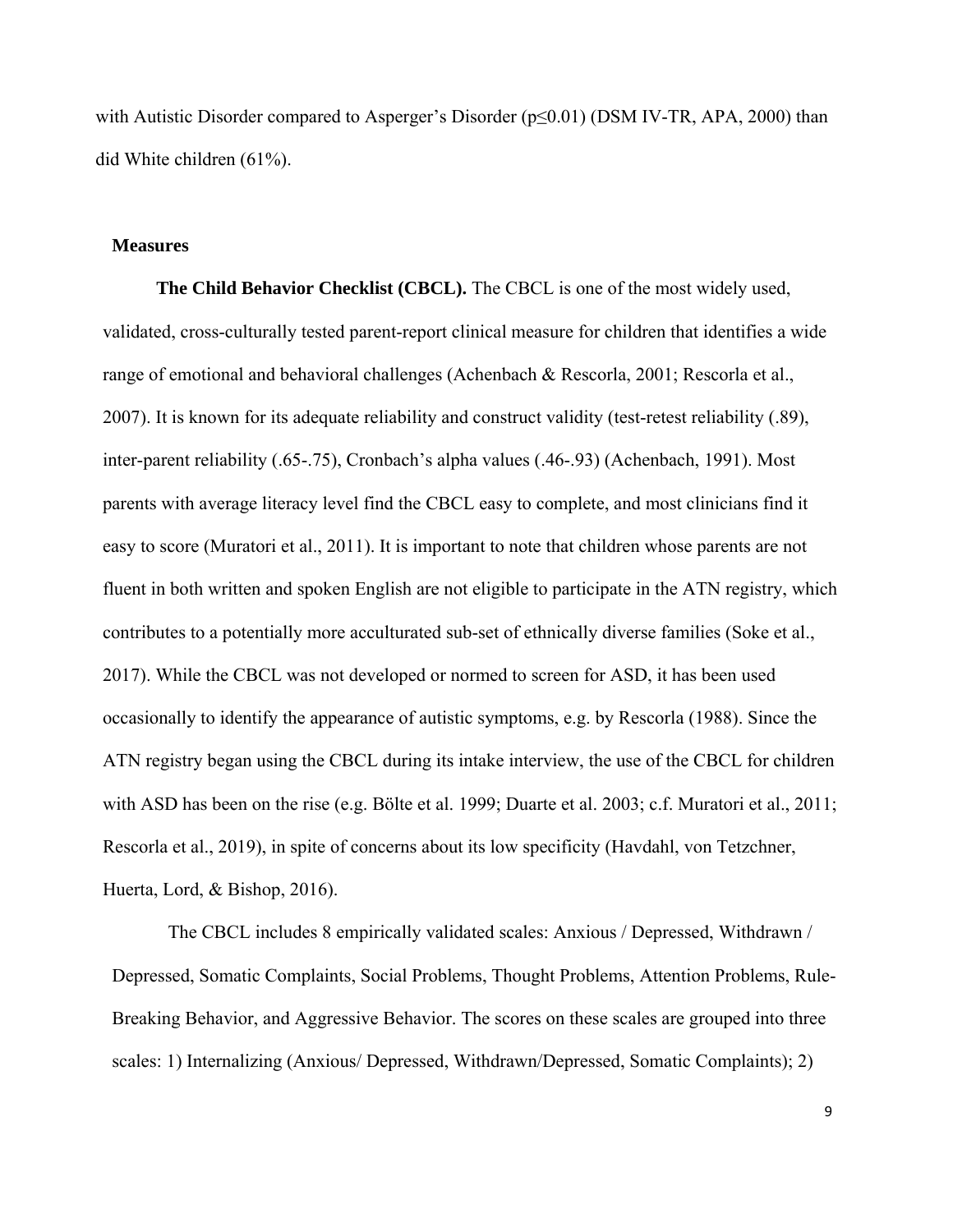Externalizing (Rule-Breaking Behavior, Aggressive Behavior), and 3) Total Problems scales (all items). The CBCL yields 6 Diagnostic and Statistical Manual of Mental Disorders (DSM) oriented scales that were derived based on factor analysis: Affective Problems, Anxiety Problems, Somatic Problems, Attention Deficit/Hyperactivity (ADHD) Problems, Oppositional Defiant Problems, and Conduct Problems (Rescorla et al., 2007). Results from the CBCL are often used by clinicians to guide assessment and treatment, including medication use. To provide an overview of challenging behaviors, the CBCL scales were grouped and labeled in our study as follows: Total Problems Behaviors, Behavioral Challenges, Hyperactivity, and Conduct Problems (see Table 1).

**The Child Sleep Habits Questionnaire (CSHQ).** While the CBCL is sometimes used to assess sleep disturbance, it was not validated for this purpose. Thus we included the CSHQ, a 45 items validated survey completed by parents to assess sleep behavior in children ages 4-12 (Owens, Spirito, & McGuinn, 2000). The CSHQ domains include 8 domains: Bedtime Resistance, Sleep Onset Delay, Sleep Duration, Sleep Anxiety, Night Wakings, Parasomnias, Sleep-disordered Breathing, and Daytime Sleepiness (Owens, Spirito, & McGuinn, 2000). This survey has been used in research studies to examine sleep behaviors in children with and without ASD (Goldman, Richdale, Clemons, & Malow, 2012; Goodlin-Jones, Tang, Liu, & Anders, 2008; Malow et al., 2016). Psychometric properties ranged from 0.68 to 0.78 (internal consistency); 0.62 and 0.79 (test-retest reliability), 0.80 (sensitivity) and 0.72 (specificity) (Owens, Spirito, & McGuinn, 2000). A clinical cut-off score of  $\geq 41$  was used to indicate a sleep behavior disturbance (Owens, Spirito, & McGuinn, 2000; Malow et al., 2016).

**Medication Use.** Parents reported history of medication use for their children at the time of enrollment into the registry. This information was confirmed by ATN clinicians during a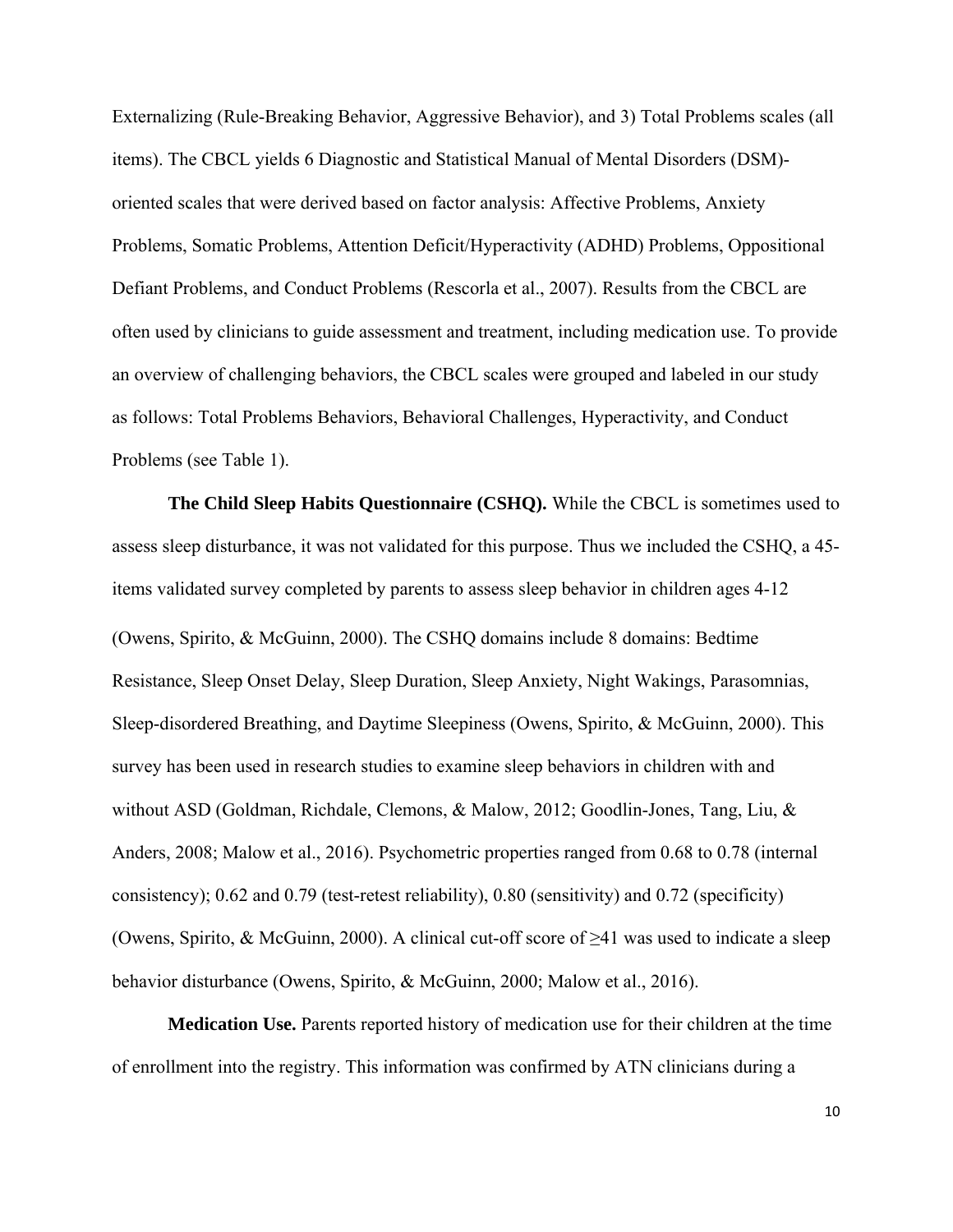clinical appointment, and entered into the registry data sheet. For this analysis, the medications were classified for each behavioral problem. The classification of medication use for behavioral challenges (i.e. Total Problem Behaviors medication use, Hyperactivity medication use, Conduct Problems medication use, and Sleep Disturbances medication use) included stimulants, atomoxetine, alpha agonists, atypical antipsychotic medications, melatonin, anticonvulsants, and antidepressants. Anticonvulsant medications were included in the analysis because certain anticonvulsant medications are used for behavioral management and mood stabilization. Medication use was dichotomized (use or not use) as a dependent variable. Table 1 provides a summary of terminological linkages of CBCL and CSHQ terms and the terms commonly used for clinical symptoms, as well as corresponding psycho-pharmacological classes and types of medications commonly prescribed for these clinical symptoms.

#### **Procedures**

Across all its sites in the United States and Canada, the ATN currently provides healthcare services to more than 30,000 children and youth per year. Each site specializes in multi-disciplinary, coordinated behavioral and medical care for children, adolescents and young adults under 20 years of age. An ASD diagnosis is given after clinical evaluation based upon the ADOS or ADOS second edition (ADOS-2; Lord, Rutter, DiLavore, & Risi, 1999; Lord et al., 2012), the Diagnostic and Statistical Manual of Mental Disorders Fourth Edition, Text Revision (APA, 2000) or Fifth Edition (APA, 2013), and clinician judgment (Kuhlthau et al., 2018). The ATN registry is approved by the institutional review board at each site's institution and the data are maintained by the Massachusetts General Hospital Biostatistics Center (Boston, MA).

Starting in December 2007, all families receiving care at one of the ATN sites were invited to join the ATN registry. To date, families of over 7,029 of children ages 2 -18 have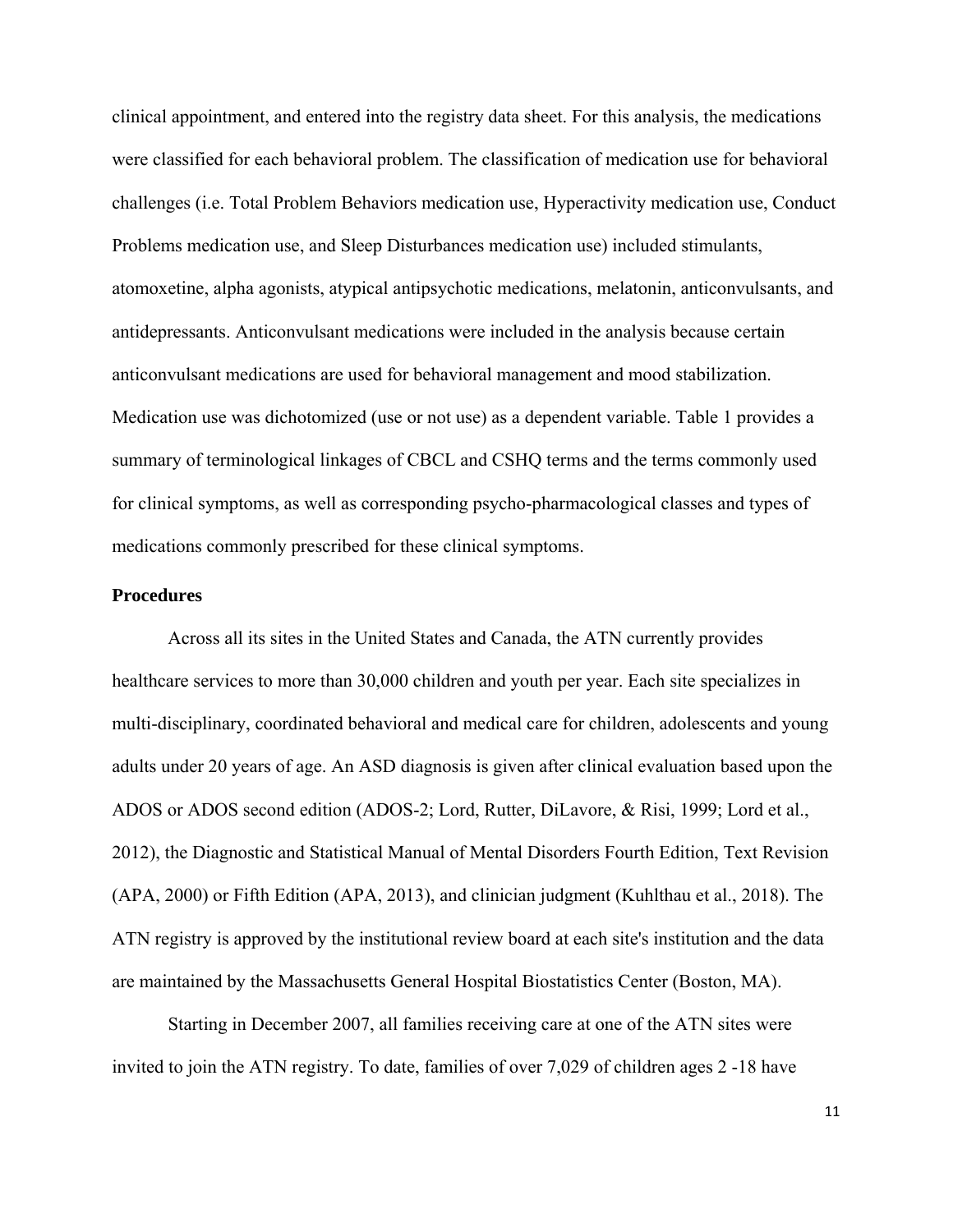chosen to participate. ATN registry is limited to participants from sites located throughout the U.S. and two sites in Canada. To be enrolled in the ATN registry, families gave written informed consent, shared additional health information, and completed multiple standardized questionnaires. The ATN registry inclusion criteria include confirmation of an ASD diagnosis by a qualified, ATN-affiliated clinician. Parents also provided information regarding previous diagnoses, testing and treatments, and co-occurring health conditions and comorbid psychiatric diagnoses. This information reflected both parental understanding of their child's conditions, and previous practitioners' presumed perspectives and rationales for treatment. Parents provided a history of past and current medication use, which was confirmed during an interview with an ATN clinician. Additionally, behavioral and sleep questionnaires, including the Child Behavior Checklist (CBCL, Rescorla et al., 2007) and the Child Sleep Habits Questionnaire (CSHQ, Owens, et al., 2000) were collected and interpreted by an ATN clinician. CBCL and CSHQ scores were used to determine and characterize the behavioral challenges of children in the ATN registry. All data were then entered into the password protected, secure registry database by trained study coordinators at each site.

#### **Analysis**

Summary statistics were generated for each racial and ethnic group characterized as White, Hispanic independently of race, Black, Asian and Multiracial. Only families with complete data were included in the summary table (Table 2) and initial bivariate analyses (i.e., cases with missing data on the specified outcomes were excluded, see Tables 3a and 4a). Thirteen % (333) of data was missing from the Total Problem Behaviors, 13.1% (338) from the Hyperactivity and Conduct problems, and 21.2% (547) from the Sleep Disturbances variable. Differences in the distribution of categorical variables among the ethnic and racial groups were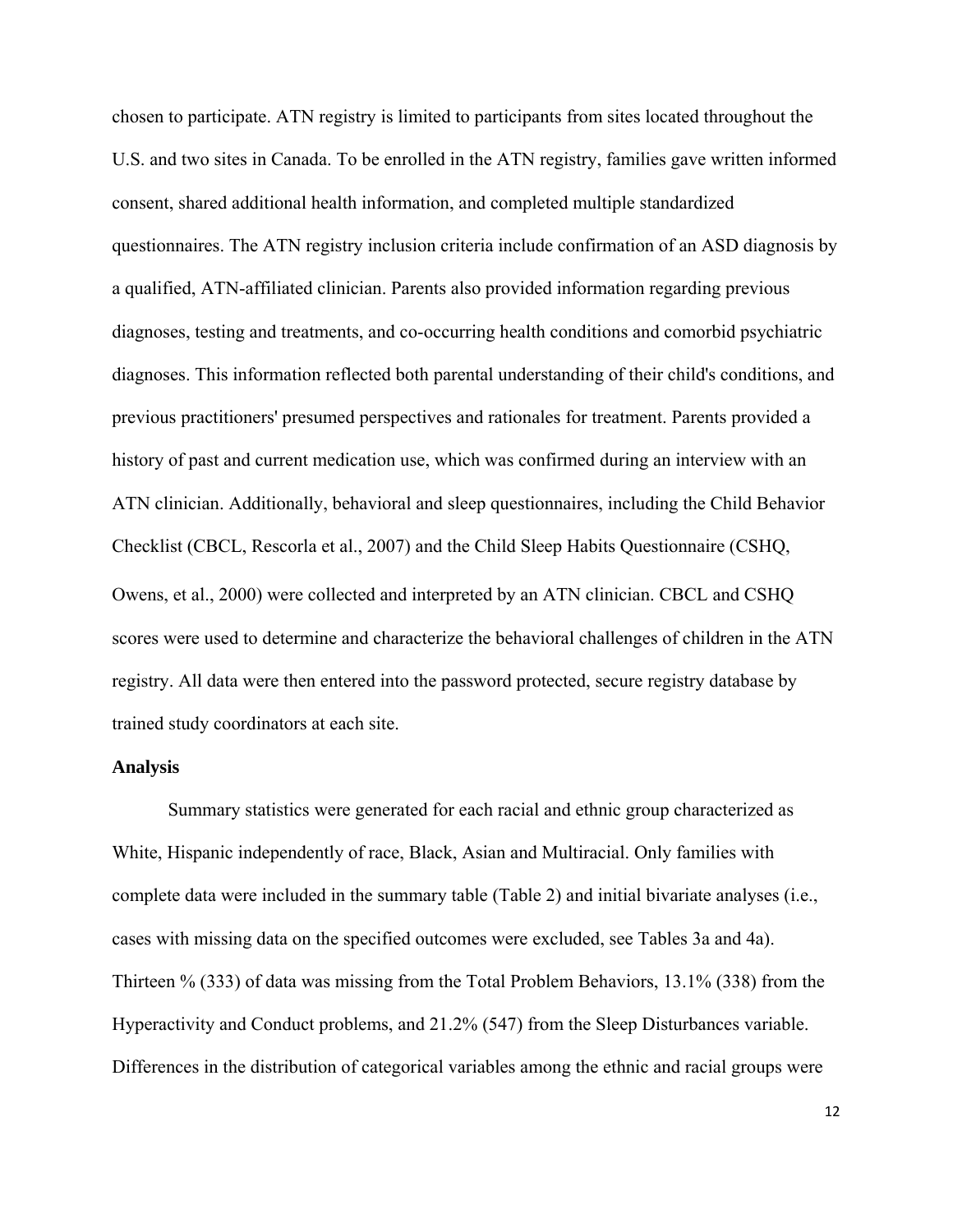tested using two-sided chi-square tests of independence, and an ANOVA was used to assess group differences in mean ages. All covariates were chosen *a priori* based on prior literature about ASD disparities (Coury et al., 2012; Goldman, Richdale, Clemons, & Malow, 2012; Spencer et al., 2013) regardless of bivariate relationships.

The age range was the primary reason for limiting the number of subjects in this study. There were 6966 subjects enrolled in the Registry in total at the time of analysis. Of these 6966, 2801 (40%) were aged 6-18 (inclusive). The other 60% of the sample included 4129 (59%) subjects age 5 or younger, and 36 subjects  $(1\%)$  with no age data. Of those 2801, 2  $(1\%)$ subjects were missing data on gender, 139 (5%) subjects were missing or declined to provide data on race and ethnicity, 77 (2.7%) were missing a specified DSM-IV ASD diagnosis, and 11 (<1%) were missing medication data. Combined, 225 subjects out of 2801 (8%) were not included in the analysis due to missing these types of data. This resulted in the final sample size of 2,576 subjects.

The percentage of subjects with any missing data varied from 33.7% (652) for White children to 57.3% (51) for Asian children. We used PROC MI to multiply the imputed data for missing observations based on race, ethnicity, age, gender, primary caregiver education, secondary caregiver education, ASD diagnosis, behavioral challenges and medication use, Total Problem behavior and medication use, hyperactivity problems and medication use, conduct problems and medication use, sleep disturbances and medication use, anxiety problems and medication use, and affective disorder problems and medication use.

Results from the 25 imputed datasets were combined using PROC MIANALYZE. Adjusted odds ratios (OR) ( i.e. the ratios of the odds of an event occurring in one group to the odds of it occurring in another group that is derived from logistic models, which allow for the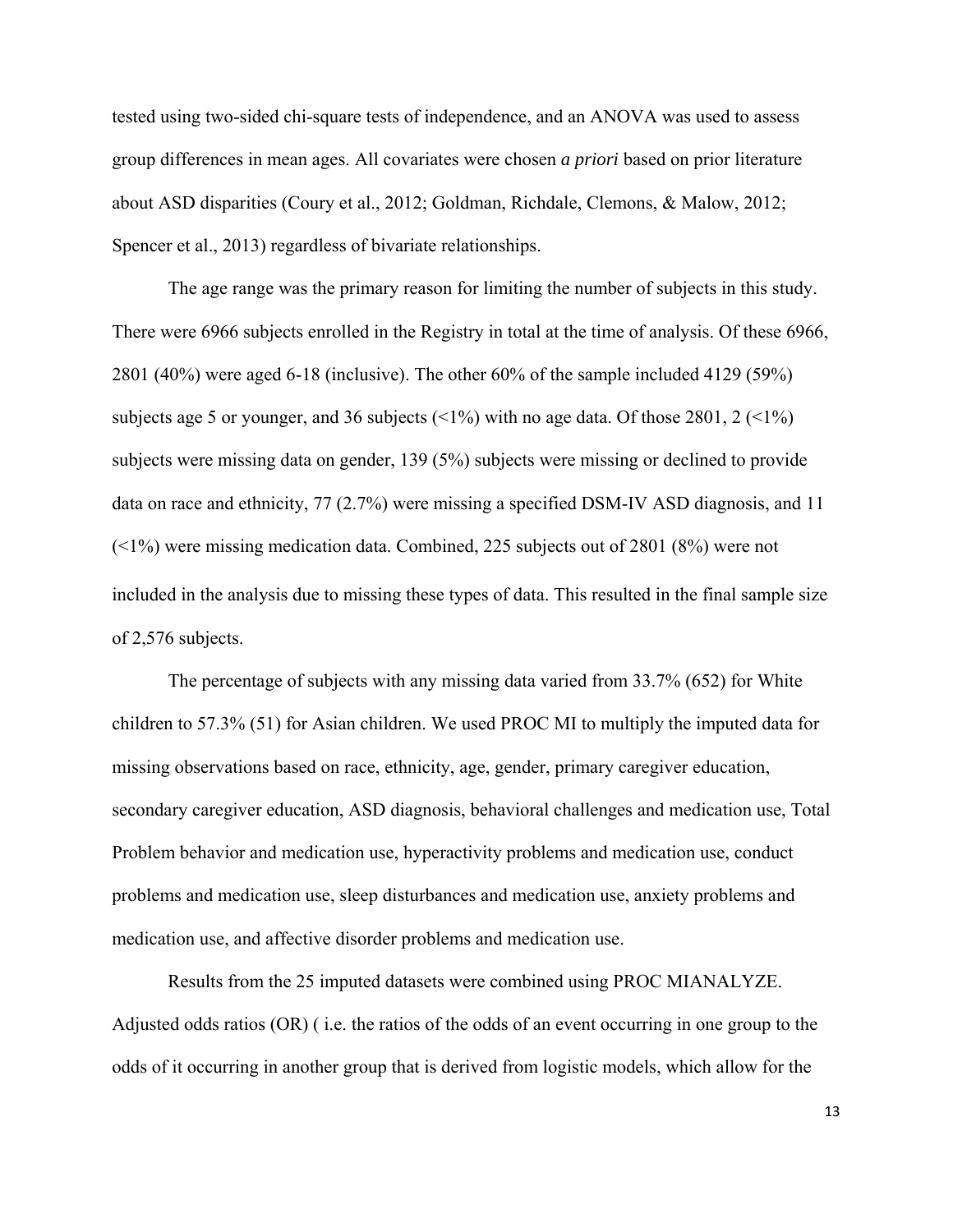inclusion of additional variables to correct for heterogeneity) and 95% confidence intervals (CI) were obtained from separate multivariable logistic regression models assessing the potential relationship of each of the behavioral problems (see Table 3b) and medication use (see Table 4b), with race and ethnicity accounting for variables that were either significant in the bivariate analysis or conceptually appropriate to be included based upon literature review (Coury et al., 2012; Goldman et al., 2012; Spencer et al., 2013). They were age, gender, primary caregiver education, secondary caregiver education, and ASD diagnoses (DSM-IV-TR). The p- values for the combined from the multiply imputed datasets were computed using the methods described by Li, Meng, Raghunathan, and Rubin (1991). All analyses were conducted using SAS 9.4. (SAS Institute, 2015).

#### **Results**

#### **Behavioral Problems**

 Our first research question was whether race and ethnicity, the predisposing factors in the Andersen's (1995) model, are associated with differences in the prevalence of Behavioral Challenges, Total Problem Behaviors, Hyperactivity, Conduct problems, and Sleep Disturbances among children and youth with ASD in our sample.

Distribution of clinically significant CBCL and CSHQ scores by race and ethnicity in the sample is presented in Table 3a. Results from the multivariable logistic regression on the multiply imputed datasets, accounting for age, gender, ASD diagnosis (Autistic Disorder, PDD-NOS, Asperger's Disorder), and parents' education level (high school or less vs. some college or more) are presented in Table 3b. There were no racial or ethnic differences in Behavioral Challenges, Conduct Problems, and Sleep Disturbances. There were, however, statistically significant findings for the lower odds of the Total Problem Behaviors in Black children; and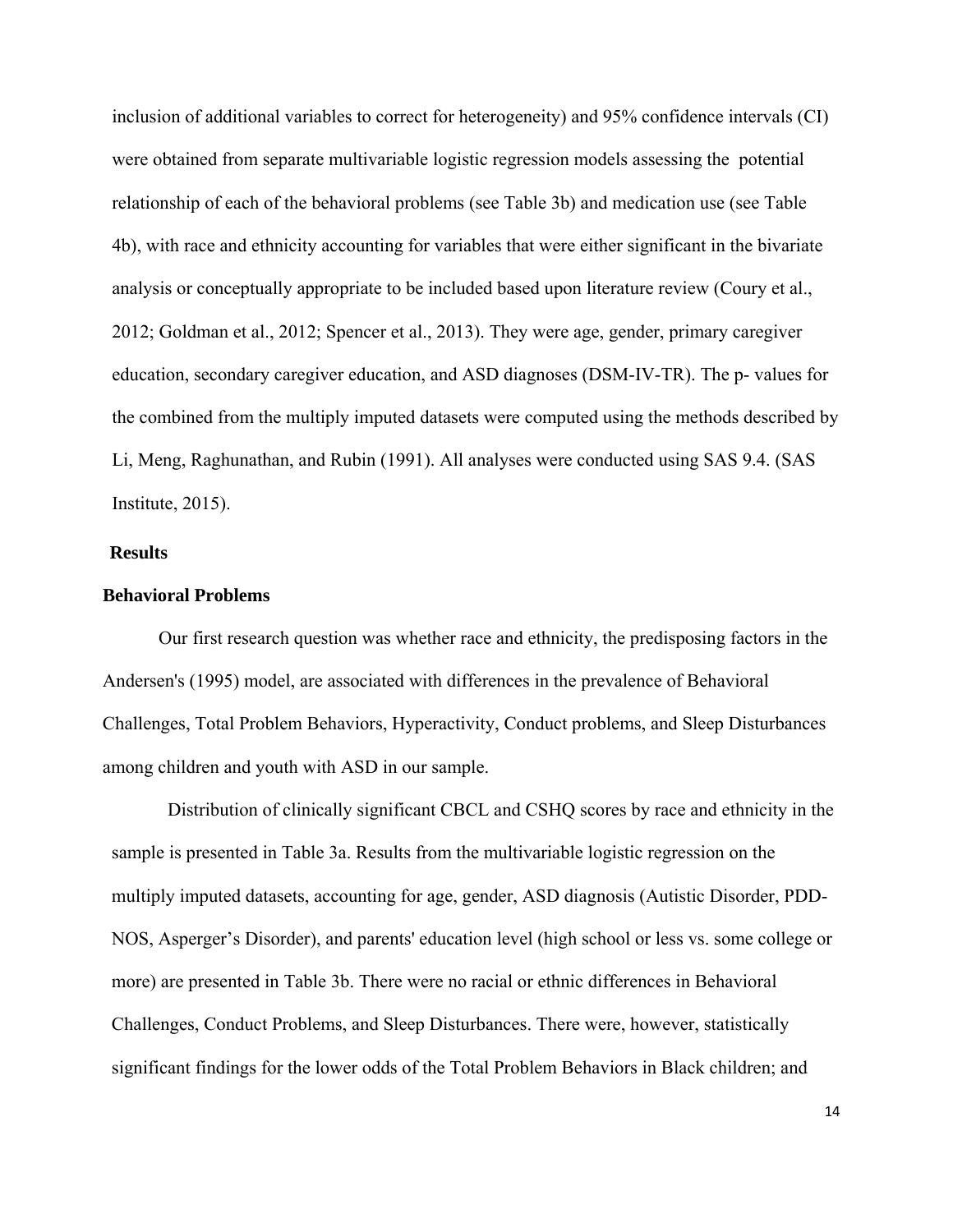lower odds of Hyperactivity among Asian children. When racial and ethnic minority children in the sample were grouped together, they had significantly lower adjusted odds ratios for Total Problem Behaviors and Conduct Problems variables on the CBCL compared to Whites (see Table 3b).

#### **Medication Use**

 Our second research question was whether race and ethnicity, the predisposing factors in the Andersen's (1995) model, are associated with differences in the rates of medication use of children and youth with ASD in our sample.

Medication use was highest among White children for all behavioral variables except for Sleep Disturbances (see table 4a). Medication use ranged from 21.3% to 40.5% for Behavioral Challenges, 29.2% to 51.2% for Total Problem Behaviors, 12.4% to 33.7% for Hyperactivity, and 12.4% to 24.0% for Conduct Problems (all  $p \le 0.01$ ).

Table 4b presents the adjusted odds ratios (OR) and 95% confidence intervals (CI) from multivariable logistic regressions, accounting for age, gender, education level of caregivers, and autism diagnosis to evaluate the association of reported medication use with race and ethnicity. Compared to White children, medication use for Behavioral Challenges, Total Problem Behaviors, Hyperactivity and Conduct Problems was the lowest among Hispanic children. Asian children also had lower odds of medication use for Behavioral Challenges, Total Problem Behaviors, and Hyperactivity; and had close to significantly lower odds in medication use for Conduct Problems. Black children had lower odds for medication use for Total Problem Behaviors only. As a group, minority children had lower odds of medication use for all of the categories except sleep disturbance (p-values all <0.05). Thus there were statistically significant, clinically meaningful racial and ethnic differences in the parent-reported medication use for all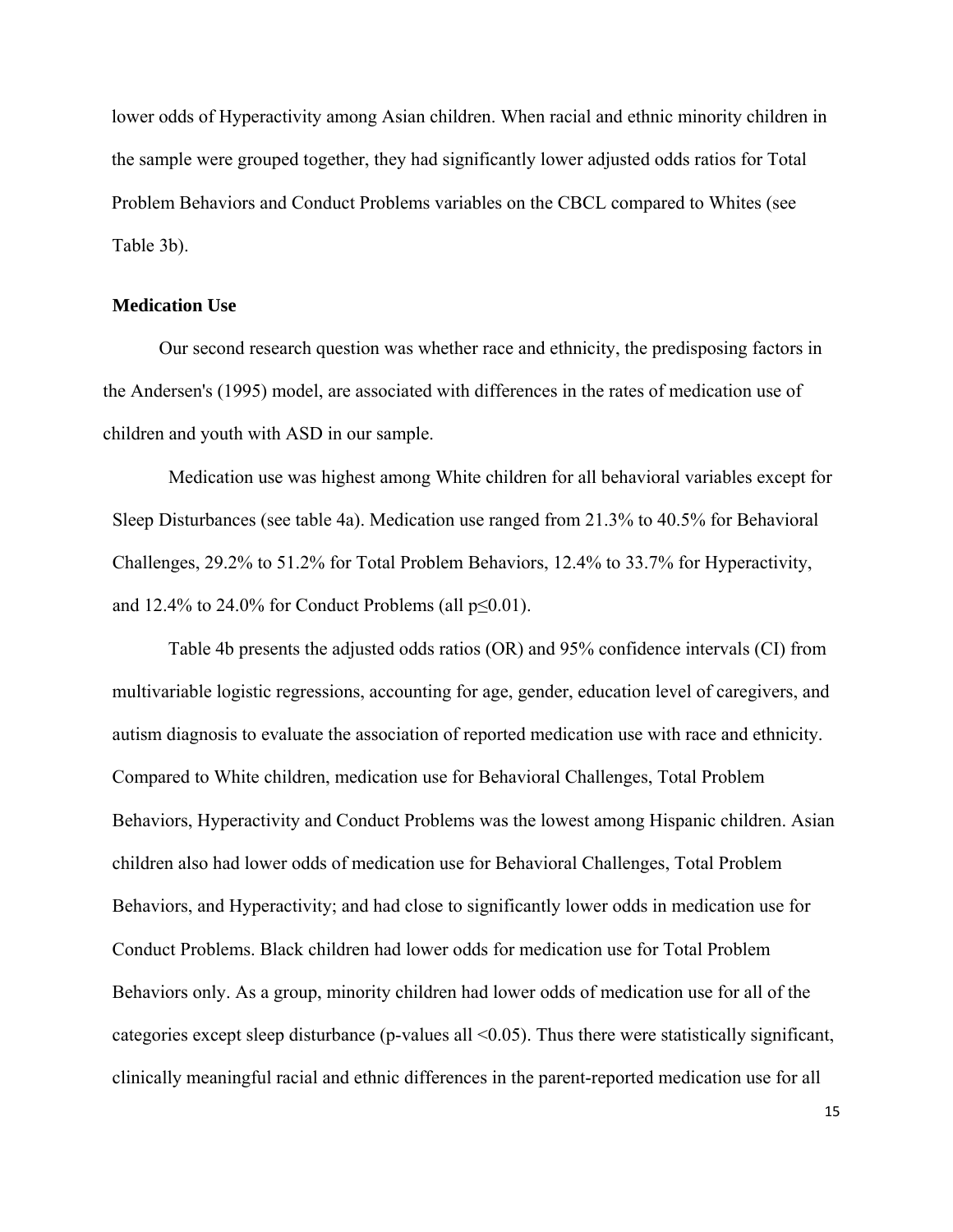behavioral variables except for Sleep Disturbances. Because Andersen's (1995) model allows to consider need factors in the use of health services such as prescription medications, in future research it would be important to evaluate the degree to which the racial and ethnic differences in perceived needs factors (parental perceptions and cultural beliefs) and the evaluated need factors (physician bias in prescribing less medications for minority groups compared to Whites) contribute to the pattern of racial and ethnic disparities in medication use for problem behaviors characteristic of ASD, with the exception of sleep disturbances.

## **Discussion**

Our analyses did not find an association between race and ethnicity and the prevalence of behavioral challenges, hyperactivity and sleep disturbances in multivariable logistic regression between each racial and ethnic group, however, when grouped together, children from racial and ethnic minority groups in the sample had significantly lower adjusted odds ratios for Total Problem Behaviors and Conduct Problems variables on the CBCL compared to White children

 Inasmuch as there is no strong evidence that there are phenotypic differences in ASD presentation across racial and ethnic groups (e.g. Cucarro et al., 2007; Tek & Landa, 2012), our findings suggest that the CBCL as an instrument may fit White parents' descriptions of their children's challenging behaviors better than it does racial and ethnic minority parents'. Because CBCL scores are often used by healthcare providers as part of treatment decisions, the odds are higher that, compared with minority children, White children will receive more appropriate psychopharmacological support that is commensurate with their behavioral challenges. Moreover, because the CBCL was not normed for ASD and its complex heterogeneity, the introduction of cultural and linguistic diversity due to parents' and children's racial and ethnic backgrounds, as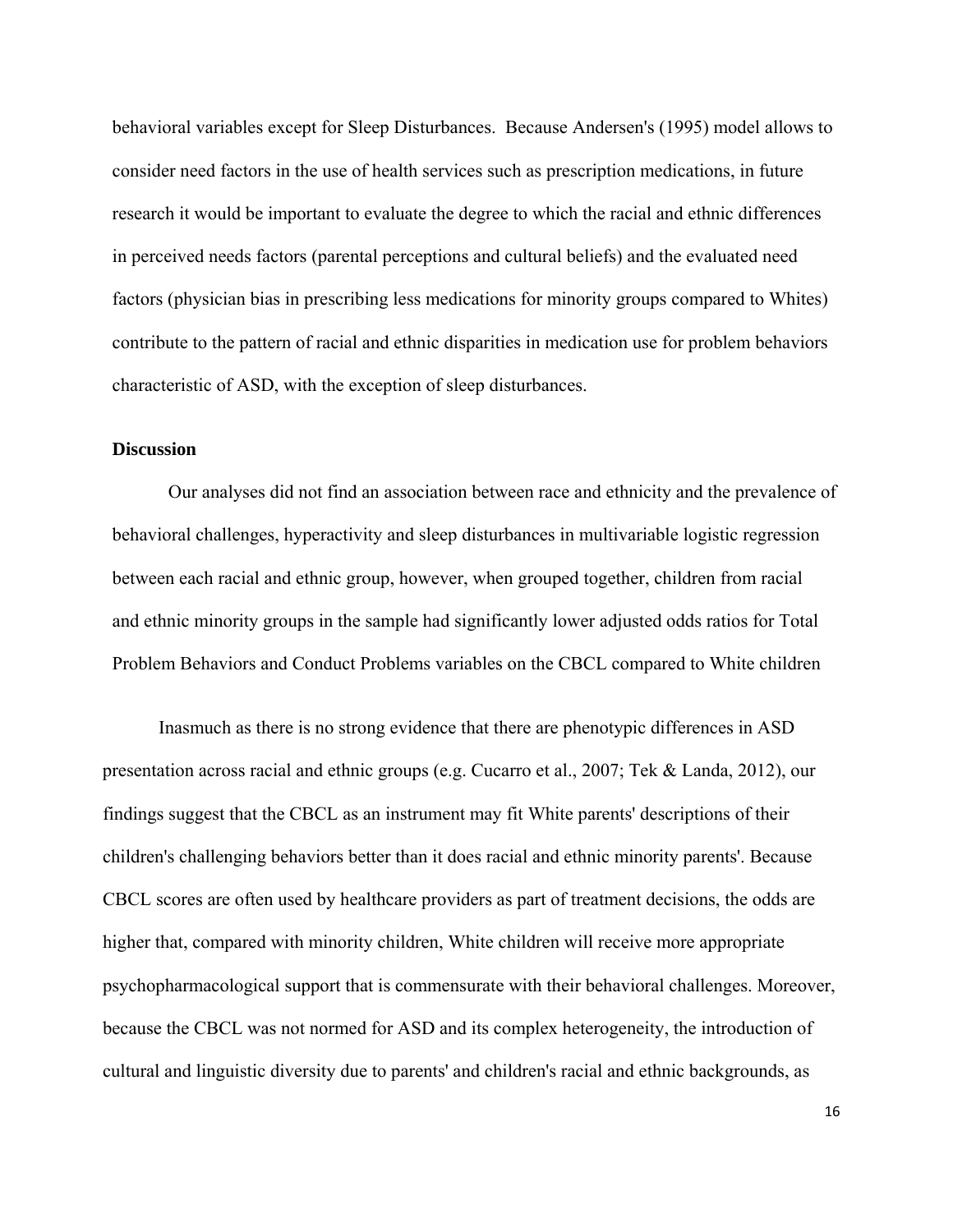reflected by preferences for interdependence vs. independence (Greenfield, 1994), may further account for differences in reported behavioral problems. This may place healthcare practitioners at a disadvantage, as the CBCL results may not be as reliable an instrument to identify and base treatment for behavior challenges in racially and ethnically diverse patients with ASD.

Our results are consistent with previous studies that have found racial and ethnic differences in the use of medication, with White children being significantly more likely to receive psychotropic medication when compared to other racial and ethnic groups (Coury et al., 2012; Spencer et al., 2013). There were, however, no differences in sleep challenges such as insomnia, nighttime awakening, and shorter sleep hours which may constitute one homogenous trait that seems to be more consistently identified and treated. Sleep disturbances associated with ASD are known to contribute to greater levels of maternal stress (Hoffman et al., 2008). As suggested by our findings, parents may characterize children's sleep disturbances similarly across racial and ethnic groups as sleep is more of a biological than cultural phenomenon. Sleep disturbances may be evaluated more equitably by health care professionals. This could account for the lack of differences in the use of medication for sleep disturbance across the different groups in our study.

#### **Potential Factors contributing to Differences in Medication Use**

 In spite of a growing interest in how population characteristics such as race, ethnicity, socio-economic status, and cultural beliefs may contribute to differences in several aspects of ASD (Horowitz et al., 2012, Mandell & Novak, 2005), it is mostly unknown whether variation in medication use is influenced by cultural differences in interpretation of behavioral challenges associated with ASD. Equally unknown is whether and how this variation may be engendered by differences in cultural attitudes towards psychotropic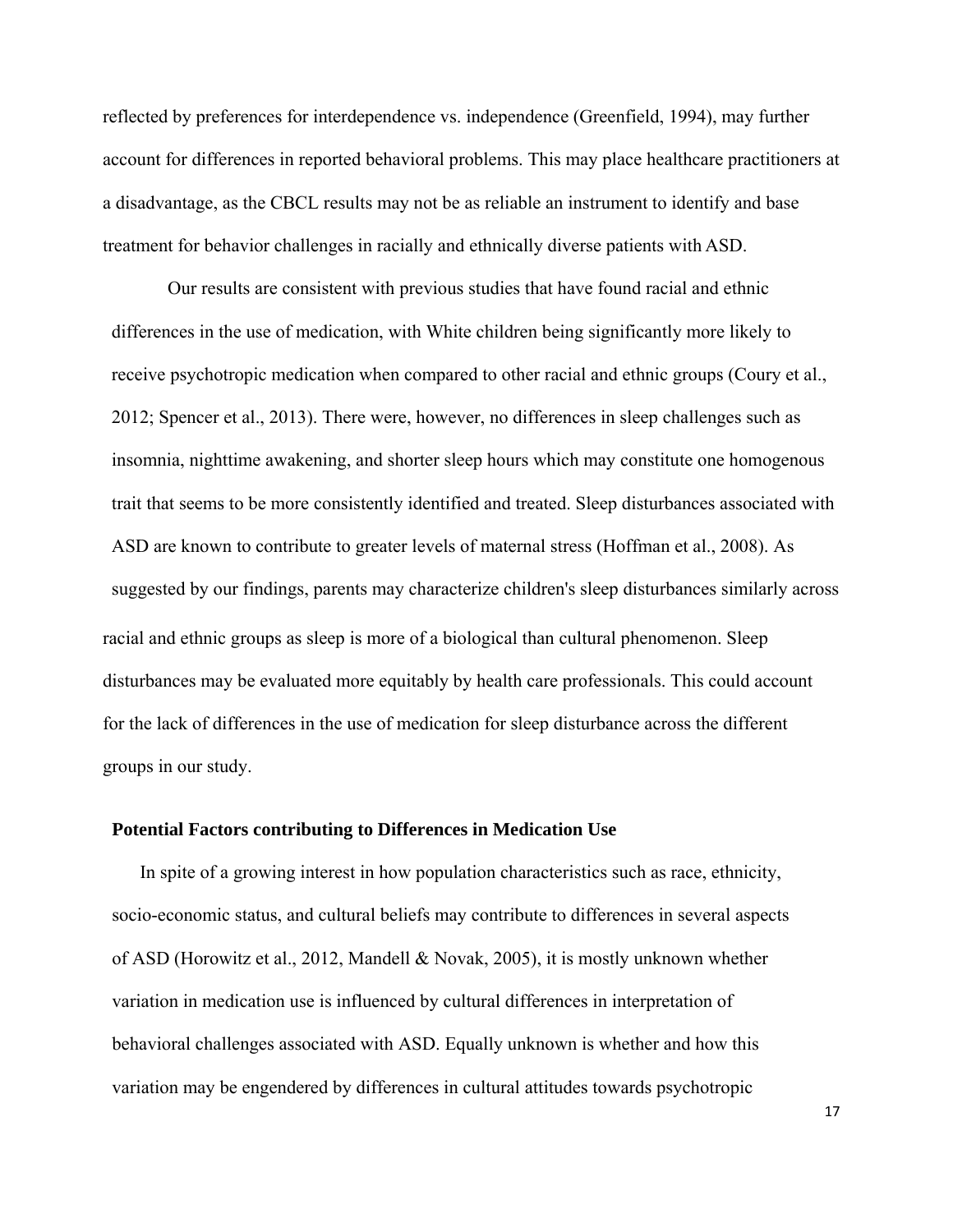medication use, in contrast to the use of over-the-counter medications or complementary and alternative medicine to decrease behavioral problems (e.g. Perrin et al., 2012). Addressing this gap in knowledge is important for at least two reasons: first, because of parents' and extended family members' central role in behavioral and psychotropic management of children' ASD symptomatology; and second, because racially and ethnically diverse families' cultural beliefs and preferred 'cultural scripts' (Greenfield, 1994) may differ in important ways from both the White middle class families and from the biomedical explanatory framework (Authors, 2017ab).

We interpret our findings through the lens of Andersen's (1995) Behavioral Model of Healthcare Use, to consider a range of interacting population characteristics that may affect racial and ethnic differences in medication use for children with ASD. Overall, drawing on our conceptual model, there are **predisposing factors** such as parents' cultural attitudes related to medication use; and **enabling factors** such as parents' education (a proxy for income) that may contribute to the differences in medication use. Additionally, the **need factors** such as the child's behavioral problems are likely to impact the odds of medication use.

**Predisposing Factors**. It is increasingly recognized in the autism literature that 'culture' matters in medical management of ASD, specifically, that parents' interpretations of challenging behaviors and their causes are often rooted in cultural beliefs (Horowitz et al., 2012; Reyes et al., 2018), making these behaviors, and behaviors associated with ASD in general, more or less distressing to the parents (Magaña & Smith, 2006; Tek & Landa, 2012). Moreover, the cultural explanatory frameworks that parents use to makes sense of these behaviors may be more or less consistent with biomedicine, which may facilitate or hinder locating the cause of a problematic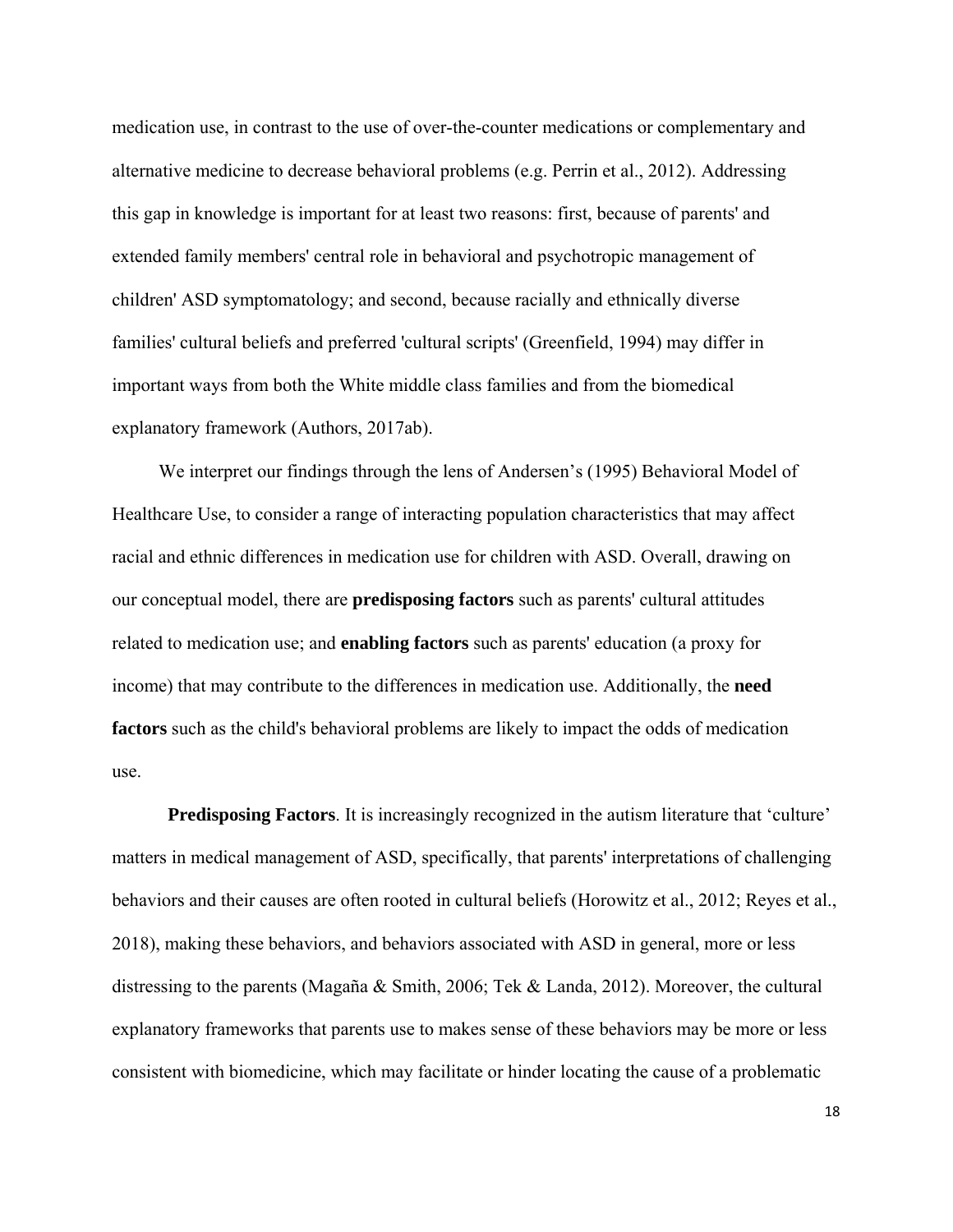behavior in the clinical diagnosis rather than in the child's personhood (Bussing et al., 1998).

Increasingly, the research literature that focuses on cultural aspects of ASD suggests that cultural values linked to *interdependence* (e.g. the Latino value of 'familism') will generate a different interpretation of challenging behavior than those linked to Euro-American cultural preference for independence and individual responsibility (Greenfield et al., 2003). These cultural interpretations may be more or less consistent with the uses of psychotropic interventions rather than with alternative 'folk' medicine (Mandell & Novak, 2005; Levy et al., 2003).

Cultural differences in communicative norms and practices, such as deference to physicians' authority, may also influence diagnostic decisions and medication management among racial and ethnic minority families of children with ASD. In a study of a predominantly upper and upper-middle class, racially and ethnically diverse sample, Tek and Landa (2012) proposed that even affluent Latino and Asian parents' communication style may be characterized by more acceptance and less questioning of clinicians' judgment, which may disadvantage them in receiving adequate information about their children's diagnosis and treatment recommendations. Furthermore, research has identified factors such as cultural perceptions of health and the use of alternative medicine as contributing to the disparities in access to care observed in the Asian community (Augsberger et al., 2015; Jegatheesan, 2009; Mandell et al., 2008; Oswald, & Sonenklar, 2007; Son, Parish, & Igdalsky, 2017; Yu et al., 2010).

**Enabling Factors.** Parents' income, an enabling factor in the Andersen's (1995) model, is important because families with low socio-economic status (SES) are less likely to have consistent primary care (Lin, Stella, & Harwood, 2012; Liptak et al., 2008; Shattuck et al., 2009) and may be less likely to receive comprehensive medical services, including behavioral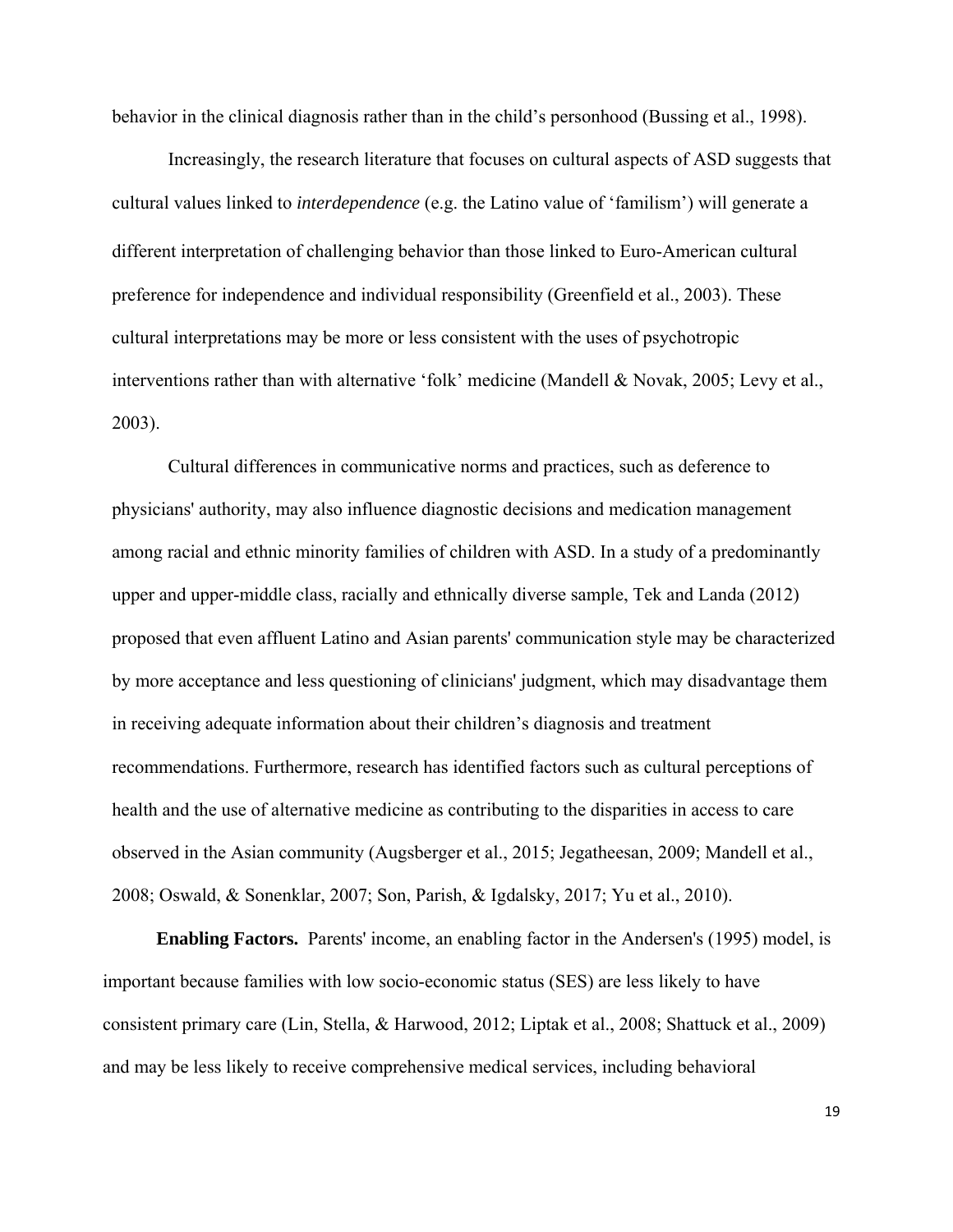assessment and medication management (Magaña et al., 2013). The main enabling factor of interest in our study, however, was parents' education rather than parents' income because the latter was the largest missing data category in the ATN registry. To address this problem we substituted it with a more available proxy, parental education (Erola, Jalonen, & Lehti, 2016) . Primary and secondary caregivers were grouped as those who had high school education or less, and those who had some college education or more. Latino parents in our study reported the lowest level of primary and secondary caregiver's education: 32% with not more than high school education compared with 16-19% parents from the other groups ( $p \le 0.01$ ). As was discussed in the Results section, while the Hispanic children in the sample did not differ from children in the other groups on behavioral problems measured by the CBCL or on sleep disturbances measured by the CSHQ, they had the lowest medication use for Behavioral Challenges, Total Problem Behaviors, Hyperactivity and Conduct Problems compared to White children. In future studies, such linkages should be explored more systematically. Moreover, enabling factors such as acculturation and English-language proficiency should also be examined as they are likely to impact medication use of children with ASD growing up in minority families. Such studies, however, are currently beyond the scope of the ATN data registry because parents must be fluent in written and spoken English in order for their children to be eligible to participate, which contributes to a potentially more acculturated sub-set of ethnically diverse families (Soke et al., 2017).

**The Needs Factors.** While we could not directly evaluate whether there were racial and ethnic differences in **the need factors** for medication use associated with Behavioral Challenges, Total Problem Behaviors, Hyperactivity, Conduct problems, and Sleep Disturbances, we were intrigued by ways in which the 'perceived' and the 'evaluated' need factors for medication use, as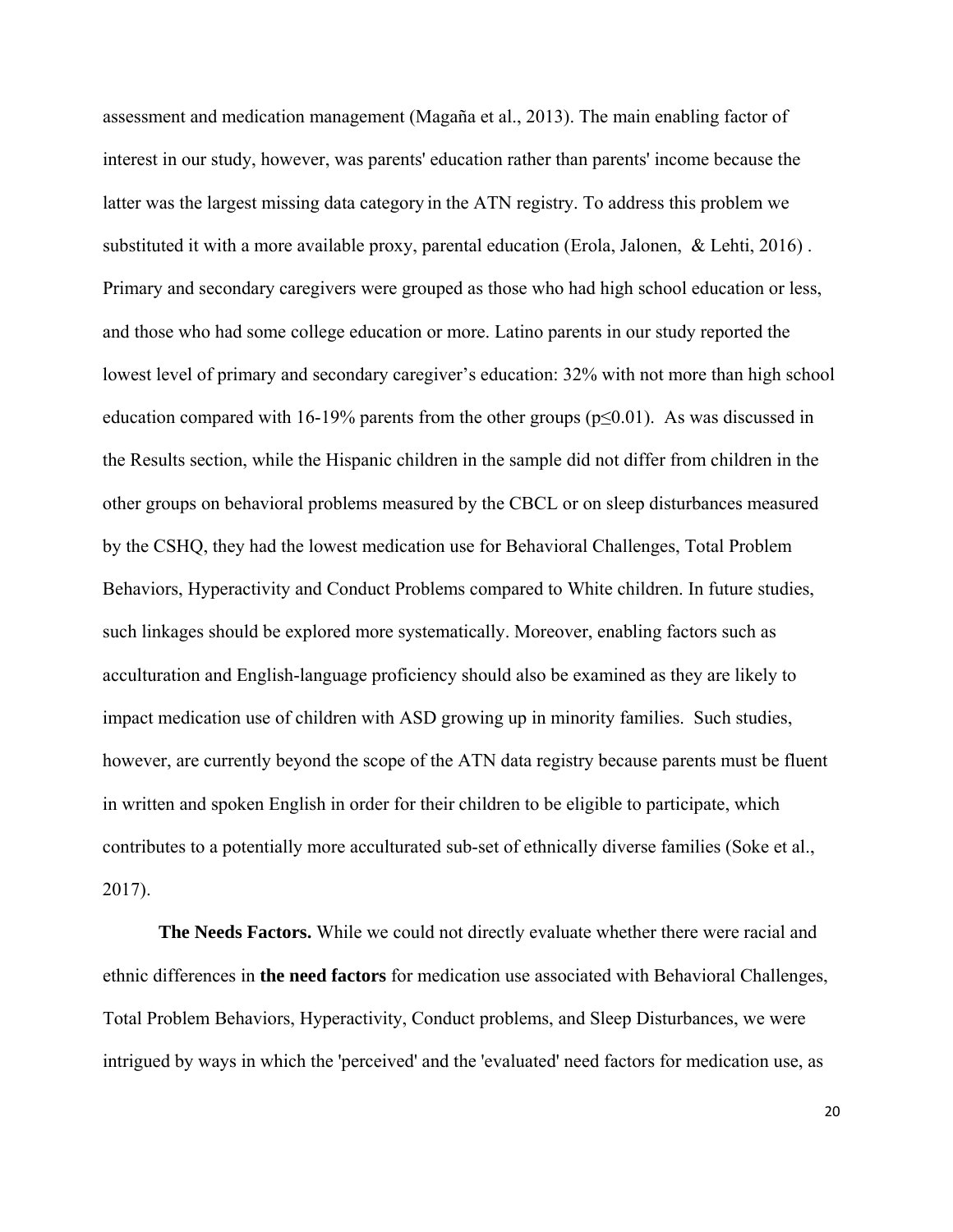conceptualized in the Andersen's (1995) model, become merged in the ATN data. Specifically, we were aware that during an ATN intake interview parent-reported medication use may reflect both the evaluated (physician-based) and the perceived (parental beliefs-based) need. Similarly, parent reported CBCL measures may reflect perceived need factors however filtered, and potentially distorted, through the conceptual framework of the instrument.

#### **Implications for Practice**

Our results have implications for clinical practice as they reinforce the need for clinical tools that allow the healthcare provider to correctly identify and treat behavioral challenges. Frequent surveillance of behavioral challenges in children with ASD throughout childhood and adolescence is a respectable goal, however, without sensitive and culturally appropriate instruments, care may be compromised.

The differences in the medication use among racial and ethnic groups call for additional efforts to enhance awareness and develop training related to the identification and medication treatment of behavioral challenges for minority pediatric populations with ASD. The use of psychopharmacological approaches for such problems should be an outcome of shared decisionmaking that involves health care professionals and parents, and takes into consideration the parents' concerns, communication styles, and cultural beliefs. Because shared decision-making is generally low in routine developmental-behavioral pediatrics visits (Anixt, Meinzen-Derr, Estridge, Smith, & Brinkman, 2018), parents' cultural beliefs and attitudes towards medication use often remain undiscussed (Daley, 2004; Daley & Sigman, 2002; Mandell & Novak, 2005; Stevens et al., 2009; Tek & Landa, 2013). The lack of shared decision-making in a cross-cultural context might increase reliance on the use of survey tools, making it especially important that such instruments are designed to better elicit behavior symptoms from parents from diverse cultural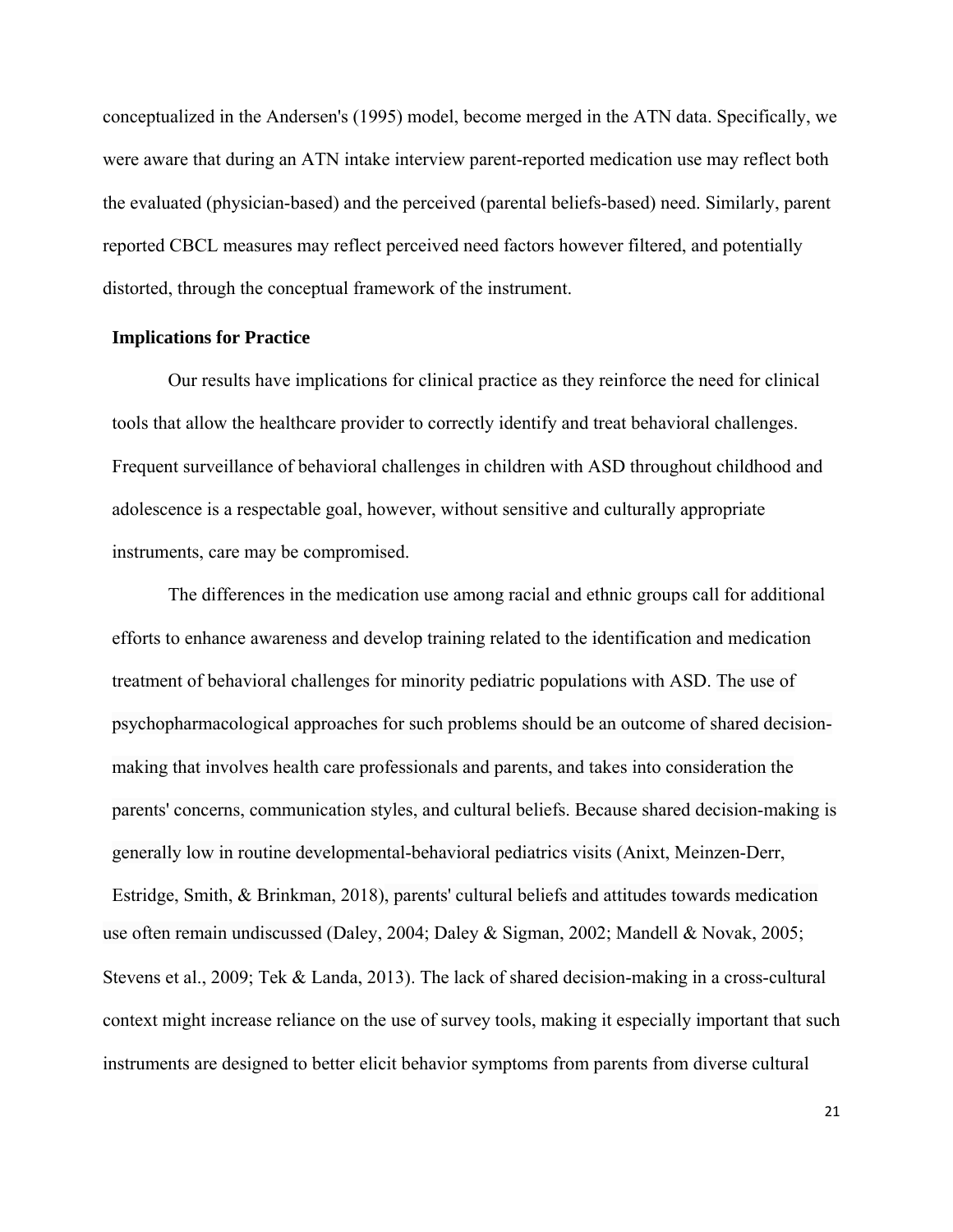backgrounds to form a basis for treatment intervention. As on-line surveys and mobile phone apps become widespread in healthcare, both psychometric and cultural sensitivity of these tools should be a priority.

#### **Limitations**

Our study has several limitations. The generalizability of our results is limited because recruitment for ATN does not involve random sampling. The ATN data collection process is also a limitation of our study. There are information gaps regarding families' socio-demographic characteristics, especially SES and health insurance, which are both enabling factors in Andersen's (1995) conceptual model. As Coury et al. (2012) pointed out, there is minimal information on the ATN families' socio-economic status, and a disproportionately large percentage of White families in the registry, a group that on average has higher SES than racial/ethnic minority families. This hinders the study of demographic and cultural differences in diagnosis and medication use. Both cultural differences and disparities in care warrant further attention, however, because they affect both healthcare seeking and receiving behaviors (Coury et al., 2012, p. S75).

Relatively small sample sizes of the racial and ethnic group with different rates of each ASD diagnosis is also a limitation. Thus the number of cases in an ethnic group may have been quite small, such that only large differences could be detected**.** Missing data, as discussed above, is also a limitation. In the age group of interest, less than 1% subjects were missing data on gender, 139 (5%) subjects were missing or declined to provide data on race and ethnicity, 77  $(2.7\%)$  were missing a specified DSM-IV ASD diagnosis, and 11 (<1%) were missing medication data. Combined, 225 subjects out of 2801 (8%) were not included in the analysis due to missing these types of data.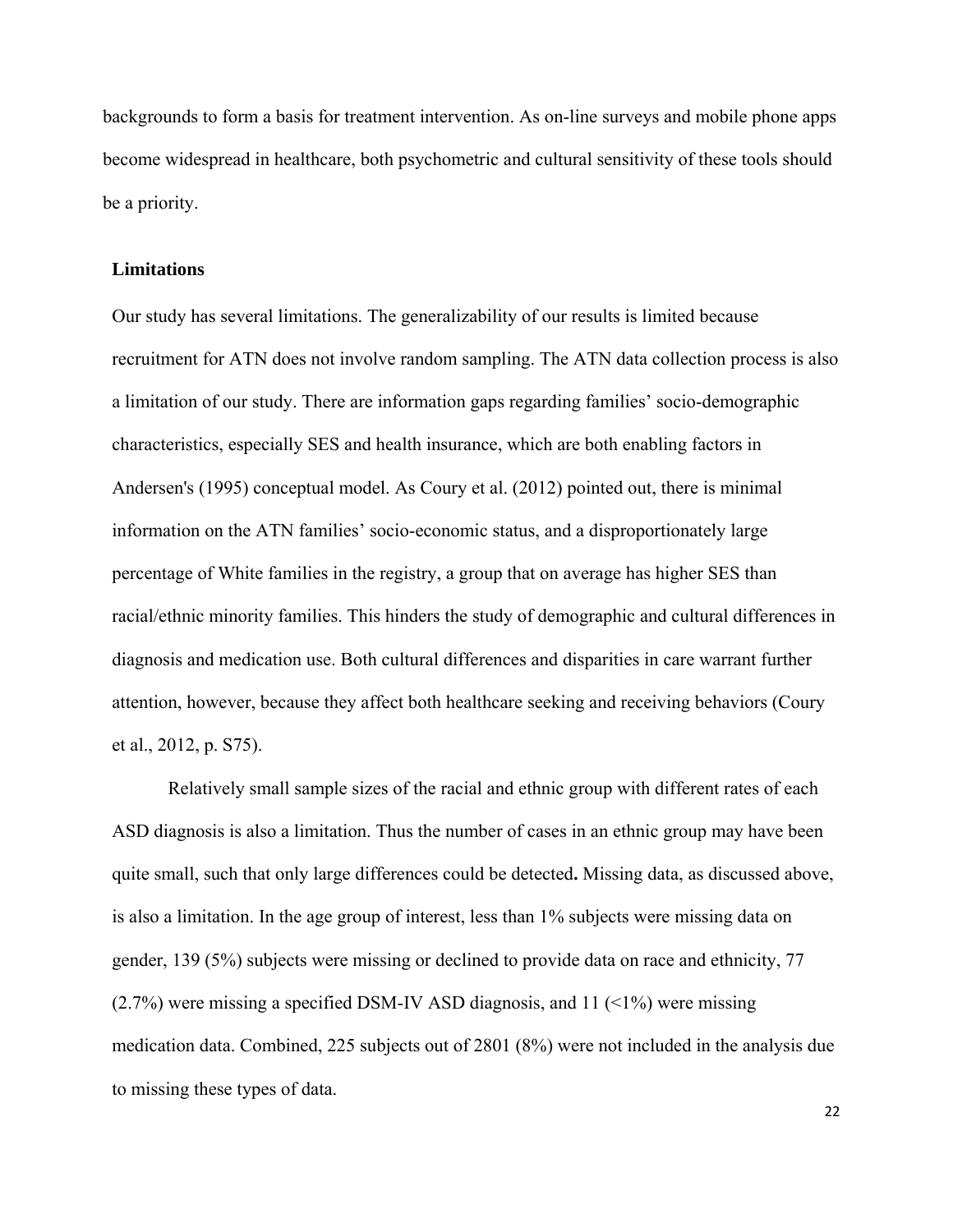Finally, because data were obtained at the time of enrollment into the ATN registry and no information was available about the chronology of behavioral problems on-set and start of medication use, it is impossible to consider a cause-and-effect relationship between the two. CBCL scores were used to determine whether behavioral challenges were present by choosing clinically significant scores; however, we were not able to verify whether the children in the sample had a confirmed behavioral diagnosis or if the CBCL results were used in treatment decisions which may provide a limited understanding of co-occurring behavioral diagnosis and medication use in the sample.

#### **Summary**

Our findings identify racial and ethnic differences in medication use for all behavioral problems except sleep disturbances. We used Andersen's (1995) Behavioral Model of Healthcare use as a conceptual and theoretical framework that aimed to account for a range of population characteristics that constitute predisposing, enabling, and needs factors in behavioral problems and medication use. Future studies should evaluate more extensively the correlations between problem behaviors and medication use, and estimate whether there are racial and ethnic differences in these correlations. Our approach is anticipated to enhance understanding of parent reported behavioral challenges among racially diverse children with ASD that may ultimately impact psychotropic interventions for this pediatric population.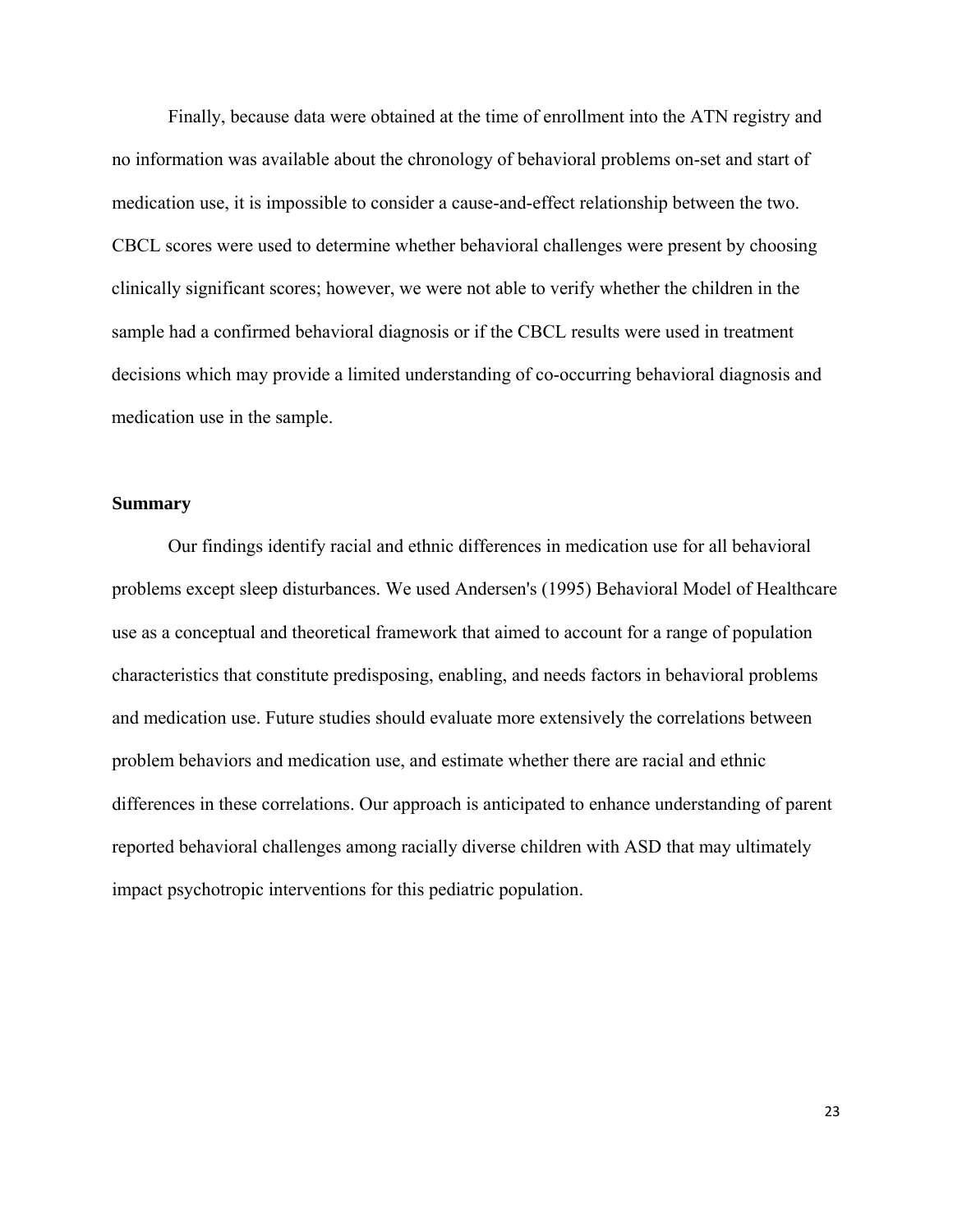#### **Bibliography**

- Achenbach, T. M. (1991). Manual for the Child Behavior Checklist/4-18 and 1991 profile. Burlington, VT: University of Vermont. *Research Center for Children, Youth, and Families*.
- Achenbach, T. M., & Rescorla, L. A. (2001). Manual for the ASEBA School–Age Forms & Profiles. Burlington, VT: University of Vermont. *Research Center for Children, Youth, and Families*.
- Allik, H., Larsson, J. O., & Smedje, H. (2006). Insomnia in school-age children with Asperger syndrome or high-functioning autism. *BMC Psychiatry*, *6*(1), 18.
- American Psychiatric Association. (2000). Diagnostic and Statistical Manual of Mental Disorders DSM-IV-TR (text revision). Washington, DC: American Psychological Association.
- American Psychiatric Association. (2013). Diagnostic and Statistical Manual of Mental Disorders (5th edn,) (DSM-5). Washington, DC: American Psychological Association.
- Andersen, R. M. (1995). Revisiting the behavioral model and access to medical care: does it matter?. *Journal of health and social behavior*, *36* (1), 1-10.
- Andersen, I. M., Kaczmarska, J., McGrew, S. G., & Malow, B. A. (2008). Melatonin for insomnia in children with autism spectrum disorders. *Journal of child neurology*, *23*(5), 482-485.

Authors (2017a). *Disability & Society*.

Authors (2017b). *OTJR: Occupation, Participation and Health*.

Anixt, J. S., Meinzen-Derr, J., Estridge, H., Smith, L., & Brinkman, W. B. (2018).Characteristics of treatment decisions to address challenging behaviors in children with autism spectrum disorder. *Journal of Developmental and Behavioral Pediatrics*, *39*(4), 282-291.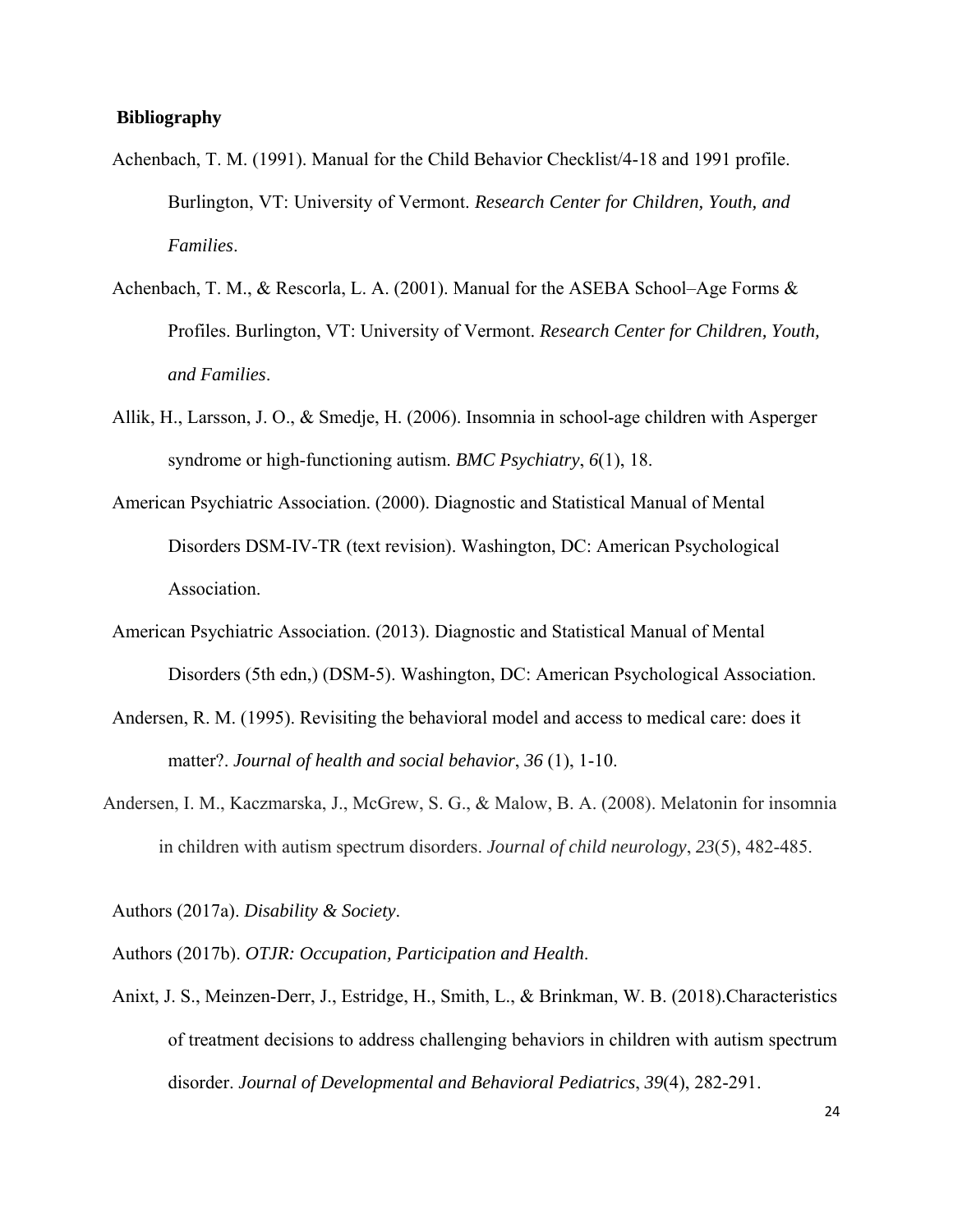- Augsberger, A., Yeung, A., Dougher, M., & Hahm, H. C. (2015). Factors influencing the underutilization of mental health services among Asian American women with a history of depression and suicide. *BMC Health Services Research*, *15*(1), 542.
- Bauminger, N., Solomon, M., & Rogers, S. J. (2010). Externalizing and internalizing behaviors in ASD. *Autism Research*, *3*(3), 101-112.
- Benevides, T. W., Carretta, H. J., & Lane, S. J. (2016). Unmet need for therapy among children with autism spectrum disorder: Results from the 2005–2006 and 2009–2010 National Survey of Children with Special Health Care Needs. *Maternal and Child Health Journal*, *20*(4), 878-888
- Bernier R, Mao A, Yen J. (2010). Psychopathology, families, and culture: Autism. Child and Adolescent Psychiatric Clinics of North America, *19*:855–867.
- Bölte, S., Dickhut, H., & Poustka, F. (1999). Patterns of parent-reported problems indicative in autism. *Psychopathology*, *32*(2), 93-97.
- Broder-Fingert, S., Shui, A., Pulcini, C. D., Kurowski, D., & Perrin, J. M. (2013). Racial and ethnic differences in subspecialty service use by children with autism. *Pediatrics*, *132*(1), 94-100.
- Burkett, K., Morris, E., Manning-Courtney, P., Anthony, J., & Shambley-Ebron, D. (2015). African American families on autism diagnosis and treatment: The influence of culture. *Journal of Autism and Developmental Disorders*, *45*(10), 3244-3254.
- Bussing R, Schoenberg N, Perwien A. 1998. Knowledge and information about ADHD: Evidence of cultural differences among African American and white parents. Soc Sci Med 46:919 –928.
- Coury, D. L., Anagnostou, E., Manning-Courtney, P., Reynolds, A., Cole, L., McCoy, R., ... & Perrin, J. M. (2012). Use of psychotropic medication in children and adolescents with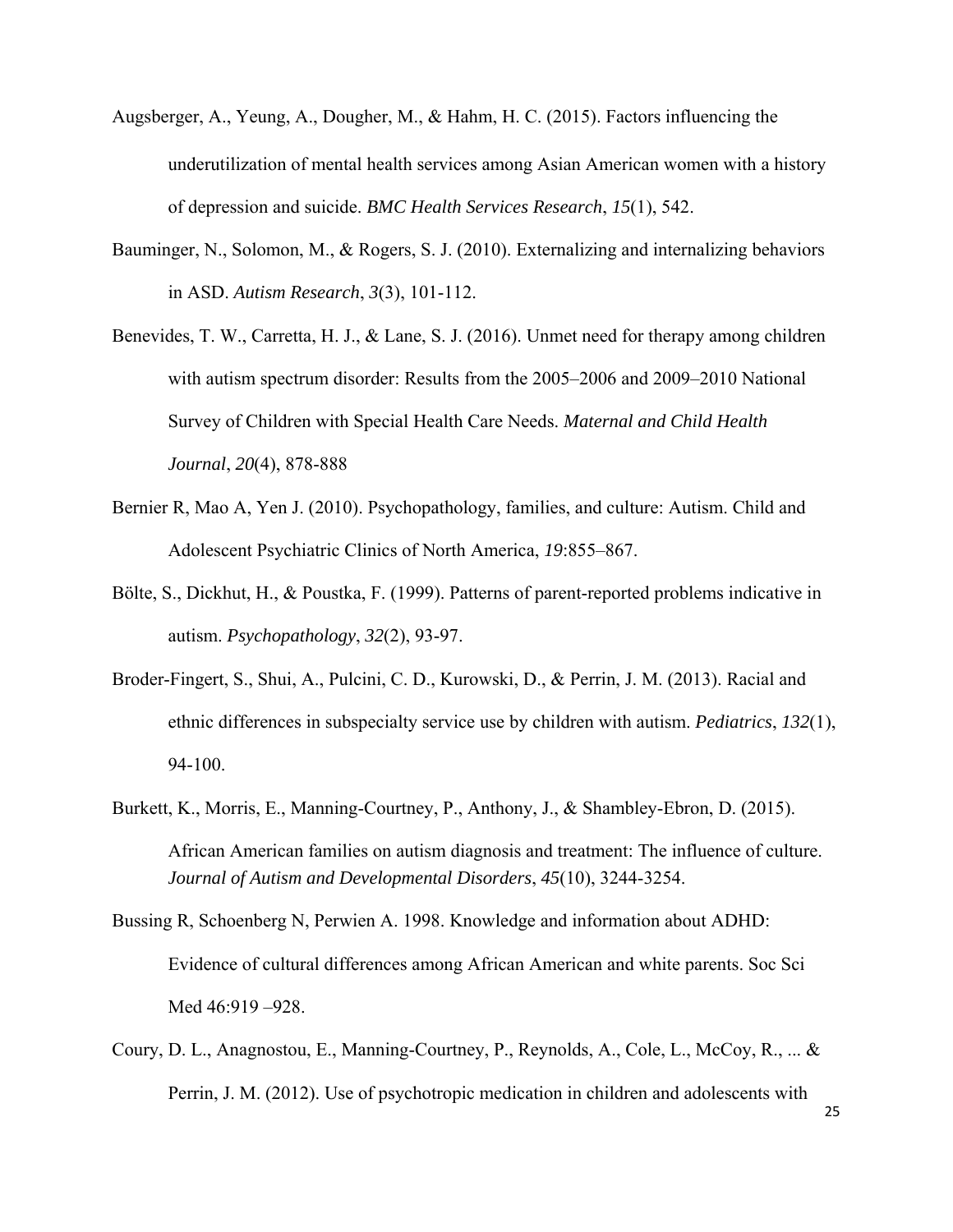autism spectrum disorders. *Pediatrics*, *130* (Supplement 2), S69-S76.

- Coury, D., Jones, N. E., Klatka, K., Winklosky, B., & Perrin, J. M. (2009). Healthcare for children with autism: the Autism Treatment Network. *Current opinion in pediatrics*, *21*(6), 828-832.
- Cuccaro, M. L., Brinkley, J., Abramson, R. K., Hall, A., Wright, H. H., Hussman, J. P., ... & Pericak‐Vance, M. A. (2007). Autism in African American Families: Clinical‐phenotypic findings. *American Journal of Medical Genetics Part B: Neuropsychiatric Genetics*, *144*(8), 1022-1026.
- Daley, T. C. (2004). From symptom recognition to diagnosis: children with autism in urban India. *Social Science & Medicine*, *58*(7), 1323-1335.
- Daley, T. C., & Sigman, M. D. (2002). Diagnostic conceptualization of autism among Indian psychiatrists, psychologists, and pediatricians. *Journal of Autism and Developmental Disorders*, *32*(1), 13-23.
- Duarte C.S., Bordin I.A.S., De Oliveira A., Bird H. (2003). The CBCL and the identification of children with autism and related conditions in Brazil: pilot findings. Journal of Autism and Developmental Disorders 33, 703–707
- Erola, J., Jalonen, S., & Lehti, H. (2016). Parental education, class and income over early life course and children's achievement. *Research in Social Stratification and Mobility*, *44*, 33-43.
- Frazier, T. W., Shattuck, P. T., Narendorf, S. C., Cooper, B. P., Wagner, M., & Spitznagel, E. L. (2011). Prevalence and correlates of psychotropic medication use in adolescents with an autism spectrum disorder with and without caregiver-reported attentiondeficit/hyperactivity disorder. *Journal of Child and Adolescent*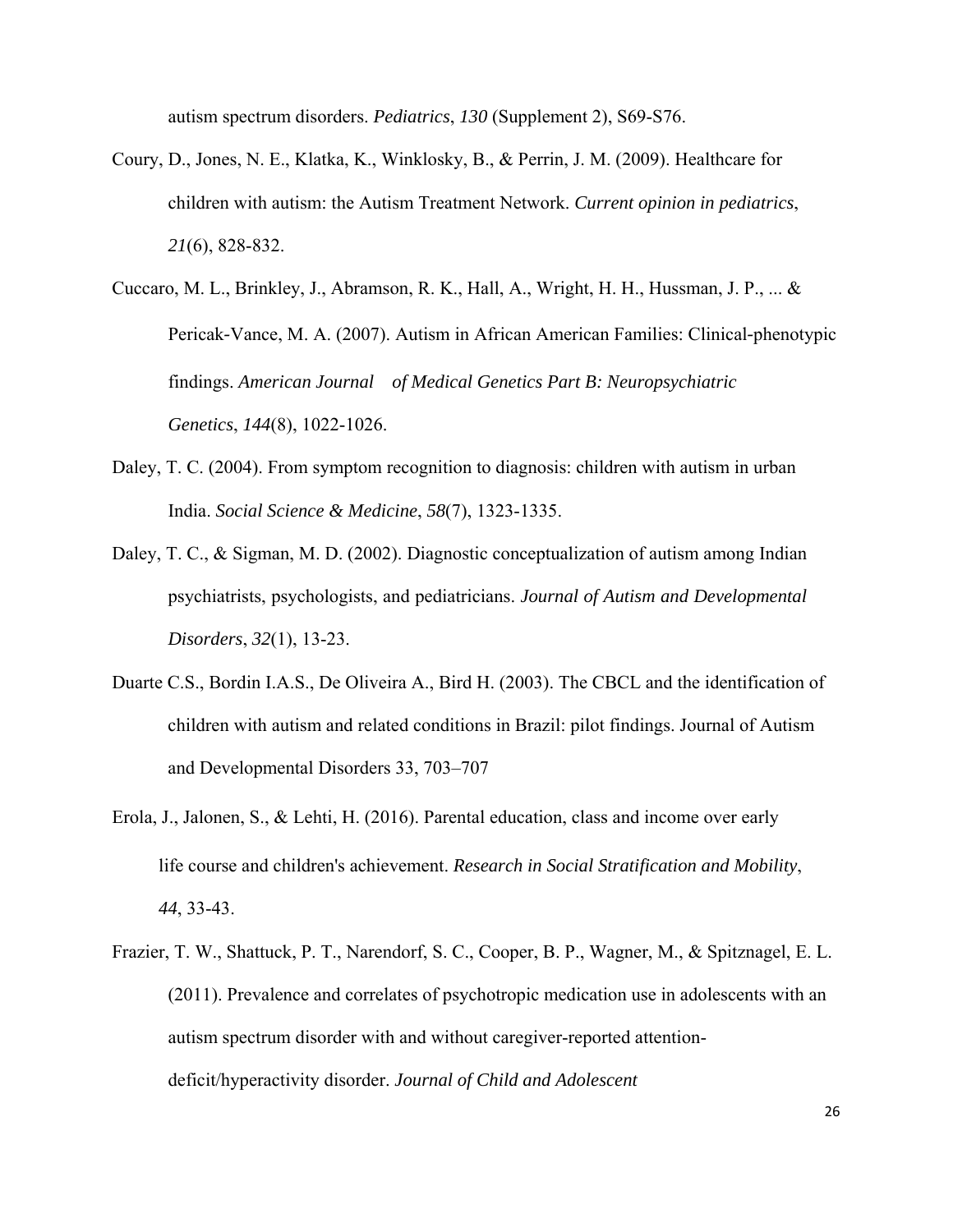*Psychopharmacology*, *21*(6), 571-579.

- Gail-Williams, P., Sears, L. L., Allard, A. (2004). Sleep problems in children with autism. *Journal of Sleep Research*, *13*(3), 265-268.
- Goldman, S. E., Richdale, A. L., Clemons, T., & Malow, B. A. (2012). Parental sleep concerns in autism spectrum disorders: Variations from childhood to adolescence. *Journal of Autism and Developmental Disorders*, *42*(4), 531-538.
- Goodlin-Jones, B. L., Tang, K., Liu, J., & Anders, T. F. (2008). Sleep patterns in preschool-age children with autism, developmental delay, and typical development*. Journal of the American Academy of Child and Adolescent Psychiatry*, *47*(8), 930-938.
- Goodlin, T., Chavez, B., Olfson, M., & Crystal, S. (2009). National patterns in the outpatient pharmacological management of children and adolescents with autism spectrum disorder. *Journal of Clinical Psychopharmacology*, *29*(3), 307-310.
- Goyal, M. K., Kuppermann, N., Cleary, S. D., Teach, S. J., & Chamberlain, J. M. (2015). Racial Disparities in Pain Management of Children With Appendicitis in Emergency Departments. JAMA Pediatrics, *169*(11), 996-1002.
- Greenfield, P. M., Keller, H., Fuligni, A., & Maynard, A. (2003). Cultural pathways through universal development. *Annual review of psychology*, *54*(1), 461-490.
- Greenfield, P. M. (1994). Independence and interdependence as developmental scripts: Implications for theory, research, and practice. *Cross-cultural roots of minority child development*, 1-37.
- Havdahl, K.A., von Tetzchner, S., Huerta, M., Lord, C., & Bishop, S.L. (2016). Utility of the Child Behavior Checklist as a screener for autism spectrum disorder. *Autism Research, 9*(1), 33-42.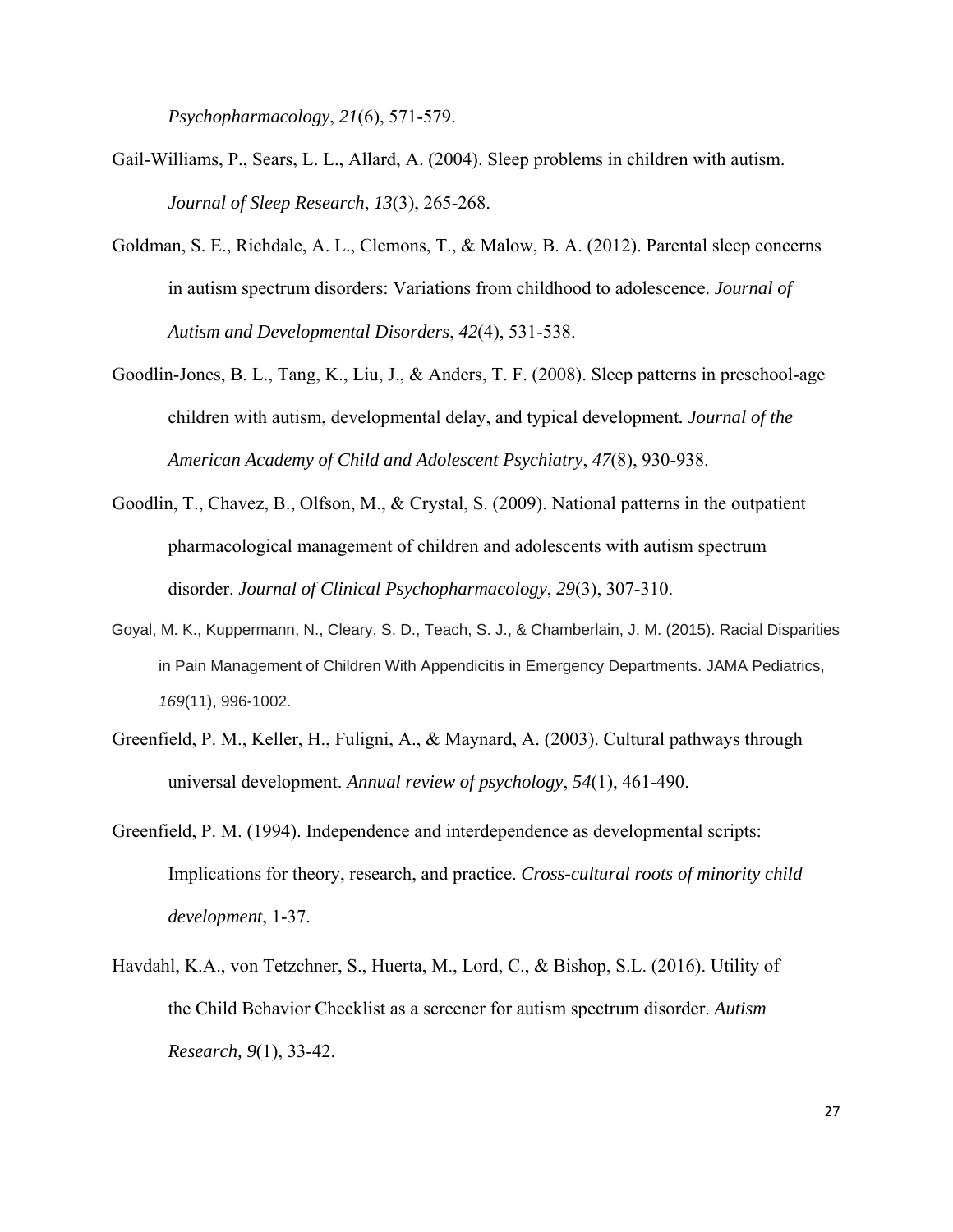- Horowitz, M., Matson, J. L., Rieske, R. D., Kozlowski, A. M., & Sipes, M. (2011). The relationship between race and challenging behaviours in infants and toddlers with autistic disorder and pervasive developmental disorder–not otherwise specified. *Developmental Neurorehabilitation*, *14*(4), 208-214.
- Hoffman, C. D., Sweeney, D. P., Lopez-Wagner, M. C., Hodge, D., Nam, C. Y., & Botts, B. H. (2008). Children with autism: Sleep problems and mothers' stress. *Focus on Autism and Other Developmental Disabilities*, *23*(3), 155-165.
- Hubert, J. (1992). *Too Many Drugs, Too Little Care: Parents' Perceptions of the Administration and Side-effects of Drugs Prescribed for Young People with Severe Learning Difficulties*. London, U.K.: Values into Action.
- Hyman, S.L., Levy, S. E., Myers, S. M., & Council on Children with Disabilities, Section on Developmental and Behavioral Pediatrics (2020). Identification, Evaluation, and Management of Children with Autism Spectrum Disorder, *Pediatrics, 145*(1): e20193447.
- Jegatheesan, B. (2009). Cross-cultural issues in parent-professional interactions: A qualitative study of perceptions of Asian American mothers of children with developmental disabilities. *Research and Practice for Persons with Severe Disabilities*, *34*(3-4), 123- 136.
- Kazdin, A. E. (2012). *Behavior modification in applied settings*. Seventh Edition. Long Grove, IL: Waveland Press.
- Kogan, M. D., Blumberg, S. J., Schieve, L. A., Boyle, C. A., Perrin, J. M., Ghandour, R. M., … & van Dyck, P. C. (2009). Prevalence of parent-reported diagnosis of autism spectrum disorder among children in the US, 2007. *Pediatrics*, *124*(5), 1395-1403.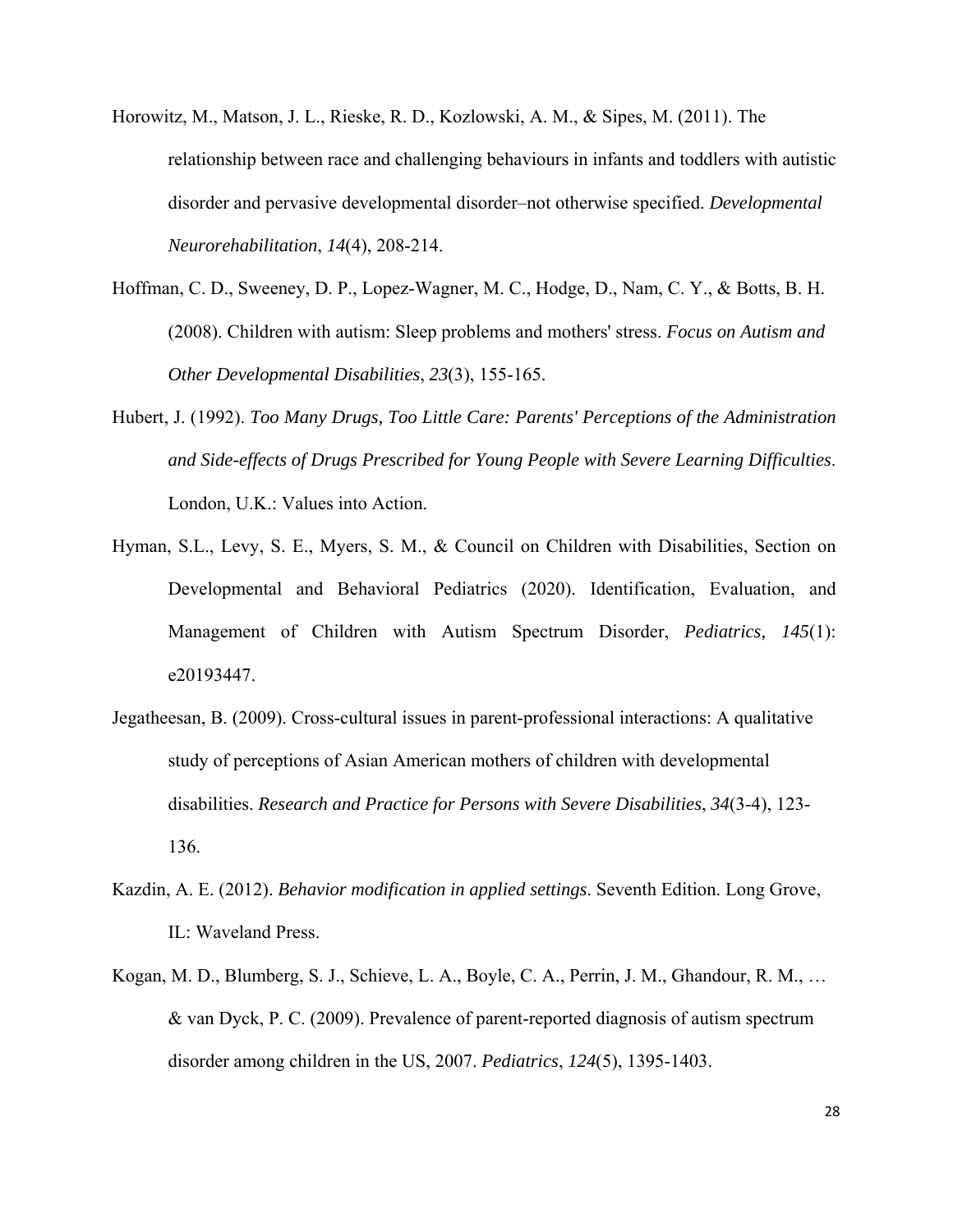- Kogan, M. D., Strickland, B. B., Blumberg, S. J., Singh, G. K., Perrin, J. M., & van Dyck, P. C. (2008). A national profile of the health care experiences and family impact of autism spectrum disorder among children in the United States, 2005–2006. *Pediatrics*, *122*(6), e1149-e1158.
- Kogan MD, Blumberg SJ, Schieve LA, Boyle CA, Perrin JM, Ghandour RM, Singh GK, Strickland BB, Trevathan E, van Dyck PC. (2009). Prevalence of parent-reported diagnosis of autism spectrum disorder among children in the US, 2007. Pediatrics, *124*:1395–1403.
- Kuhlthau, K. A., Bailey, L. C., Baer, B. L., Coury, D. L., Law, J. K., Murray, D. S., ... & Lipkin, P. H. (2018). Large Databases for pediatric research on children with autism spectrum disorder. *Journal of Developmental and Behavioral Pediatrics*, *39*(2), 168-176.
- Krakowiak, P., Goodlin-Jones, B., Hertz-Picciotto, I., Croen, L. A., & Hansen, R. L. (2008). Sleep problems in children with autism spectrum disorders, developmental delays, and typical development: a population‐based study. *Journal of Sleep Research*, *17*(2), 197- 206.
- Leyfer, O. T., Folstein, S. E., Bacalman, S., Davis, N. O., Dinh, E., Morgan, J., ... & Lainhart, J. E. (2006). Comorbid psychiatric disorders in children with autism: interview development and rates of disorders. *Journal of Autism and Developmental Disorders*, *36*(7), 849-861.
- Li, K. H., Meng, X. L., Raghunathan, T. E., & Rubin, D. B. (1991). Significance levels from repeated p-values with multiply-imputed data. *Statistica Sinica*, 65-92.
- Lin, S. C., Stella, M. Y., & Harwood, R. L. (2012). Autism spectrum disorders and developmental disabilities in children from immigrant families in the United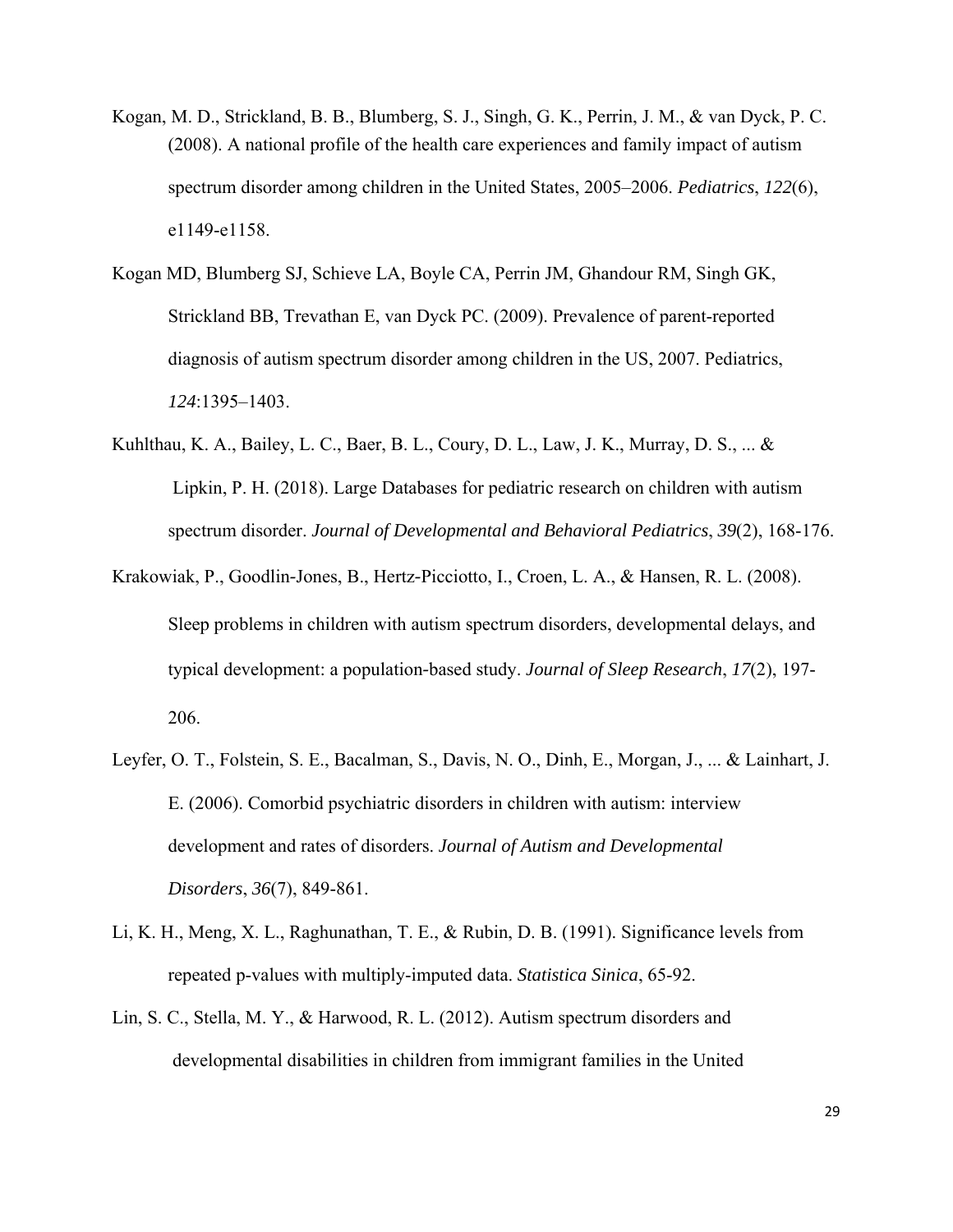States. *Pediatrics*, *130* (Supplement 2), S191-S197.

Liptak, G. S., Benzoni, L. B., Mruzek, D. W., Nolan, K. W., Thingvoll, M. A., Wade, C. M., & Fryer, G. E. (2008). Disparities in diagnosis and access to health services for children with autism: Data from the National Survey of Children's Health. *Journal of Developmental & Behavioral Pediatrics*, *29*(3), 152-160.

- Logan, S. L., Nicholas, J. S., Carpenter, L. A., King, L. B., Garrett-Mayer, E., & Charles, J. M. (2012). High prescription drug use and associated costs among Medicaid-eligible children with autism spectrum disorders identified by a population-based surveillance network. *Annals of Epidemiology*, *22*(1), 1-8.
- Lord, C., Rutter, M., DiLavore, P. C., & Risi, S. (1999). Autism diagnostic observation schedule manual. *Los Angeles: Western Psychological Services*.
- Lord, C., Rutter, M., DiLavore, P., Risi, S., Gotham, K., & Bishop, S. (2012). Autism Diagnostic Observation Schedule Second Edition (ADOS-2) Manual (Part 1): Modules 1– 4. *Torrance, CA: Western Psychological Services*.'
- Luong J, Yoder MK, Canham D. Southeast Asian parents raising a child with autism: A qualitative investigation of coping styles. The Journal of School Nursing 2009; 25: 222– 229.
- Magaña, S., Lopez, K., Aguinaga, A., & Morton, H. (2013). Access to diagnosis and treatment services among Latino children with autism spectrum disorders. *Intellectual and Developmental Disabilities*, *51*(3), 141-153.
- Magaña, S., Parish, S. L., Rose, R. A., Timberlake, M., & Swaine, J. G. (2012). Racial and ethnic disparities in quality of health care among children with autism and other developmental disabilities. *Intellectual and developmental disabilities*, *50*(4), 287-299.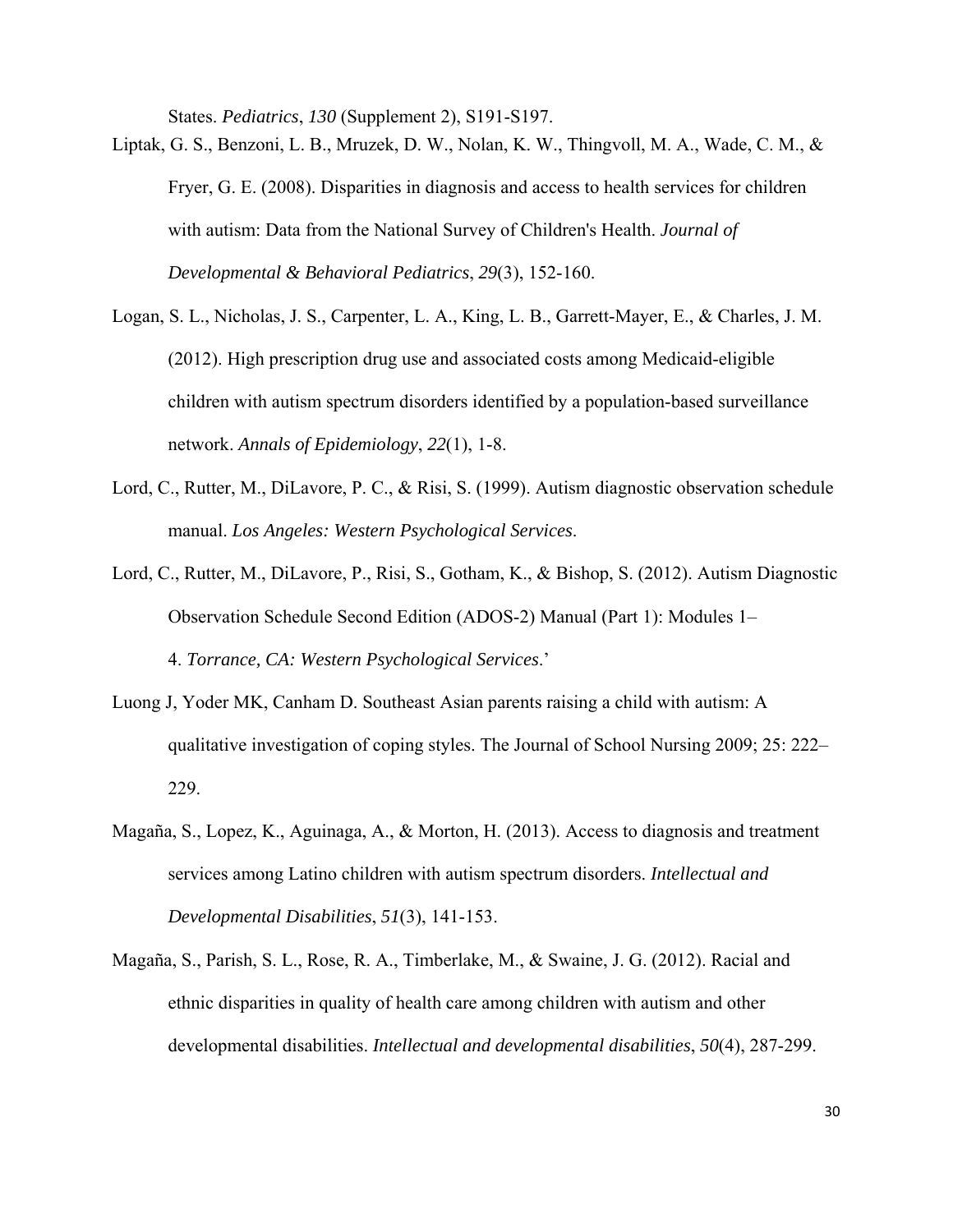- Malow, B. A., Marzec, M. L., McGrew, S. G., Wang, L., Henderson, L. M., & Stone, W. L. (2006). Characterizing sleep in children with autism spectrum disorders: a multidimensional approach. *Sleep*, *29*(12), 1563-1571.
- Magaña, S., & Smith, M. J. (2006). Psychological distress and well–being of Latina and non– Latina White mothers of youth and adults with an autism spectrum disorder: cultural attitudes towards coresidence status. *American Journal of Orthopsychiatry*, *76*(3), 346- 357.
- Malow, B., Adkins, K. W., McGrew, S. G., Wang, L., Goldman, S. E., Fawkes, D., & Burnette, C. (2012). Melatonin for sleep in children with autism: a controlled trial examining dose, tolerability, and outcomes. *Journal of autism and developmental disorders*, *42*(8), 1729-1737.
- Malow, B. A., Katz, T., Reynolds, A. M., Shui, A., Carno, M., Connolly, H. V., ... & Bennett, A. E. (2016). Sleep difficulties and medications in children with autism spectrum disorders: A registry study. *Pediatrics*, *137* (Supplement 2), S98-S104.
- Mandell DS, Listerud J, Levy SE, Pinto-Martin JA. (2002). Race differences in the age at diagnosis among Medicaid-eligible children with autism. Journal of the American Academy of Child and Adolescent Psychiatry, *41:*1447–1453.
- Mandell, D. S., Ittenbach, R. F., Levy, S. E., & Pinto-Martin, J. A. (2007). Disparities in diagnoses received prior to a diagnosis of autism spectrum disorder. *Journal of Autism and Developmental Disorders*, *37*(9), 1795-1802.
- Mandell, D. S., Morales, K. H., Marcus, S. C., Stahmer, A. C., Doshi, J., & Polsky, D. E. (2008). Psychotropic medication use among Medicaid-enrolled children with autism spectrum disorders. *Pediatrics*, *121*(3), e441-e448.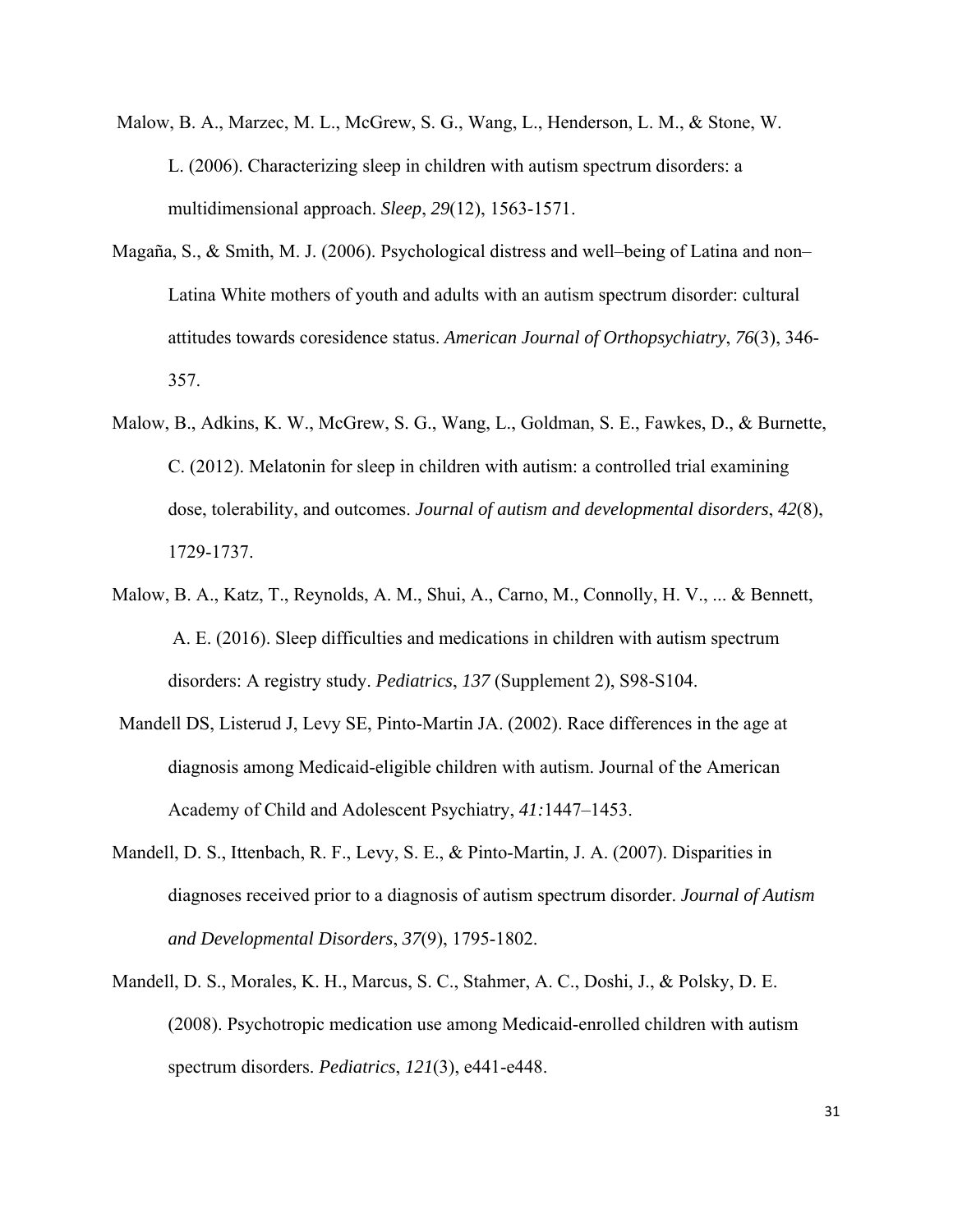- Mandell, D. S., Novak, M. M., & Zubritsky, C. D. (2005). Factors associated with age of diagnosis among children with autism spectrum disorders. *Pediatrics*, *116*(6), 1480-1486.
- Mandell, D. S., Wiggins, L. D., Carpenter, L. A., Daniels, J., DiGuiseppi, C., Durkin, M. S., … & Shattuck, P. T. (2009). Racial/ethnic disparities in the identification of children with autism spectrum disorders. *American Journal of Public Health*, *99*(3), 493-498.
- Mandell, D. S., & Novak, M. (2005). The role of culture in families' treatment decisions for children with autism spectrum disorders. *Mental Retardation and Developmental Disabilities Research Reviews*, *11*(2), 110-115.
- Mandell, D. S., & Salzer, M. S. (2007). Who joins support groups among parents of children with autism?. *Autism*, *11*(2), 111-122.
- Matson, J. L., & Cervantes, P. E. (2014). Assessing aggression in persons with autism spectrum disorders: An overview. *Research in developmental disabilities*, *35*(12), 3269-3275.
- McQuaid, E. L., & Landier, W. (2018). Cultural issues in medication adherence: Disparities and directions. *Journal of General Internal Medicine*, *33*(2), 200-206.
- Montes, G., & Halterman, J. S. (2011). White-Black disparities in family-centered care among children with autism in the United States: Evidence from the NS-CSHCN 2005–2006. *Academic Pediatrics*, *11*(4), 297-304.
- Myers, S. M., & Johnson, C. P. (2007). Management of children with autism spectrum disorders. *Pediatrics, 120*(5), 1162-1182.
- Oswald, D. P., & Sonenklar, N. A. (2007). Medication use among children with autism spectrum disorders. *Journal of Child and Adolescent Psychopharmacology*, *17*(3), 348- 355.
- Owens, J. A., Spirito, A., & McGuinn, M. (2000). The Children's Sleep Habits Questionnaire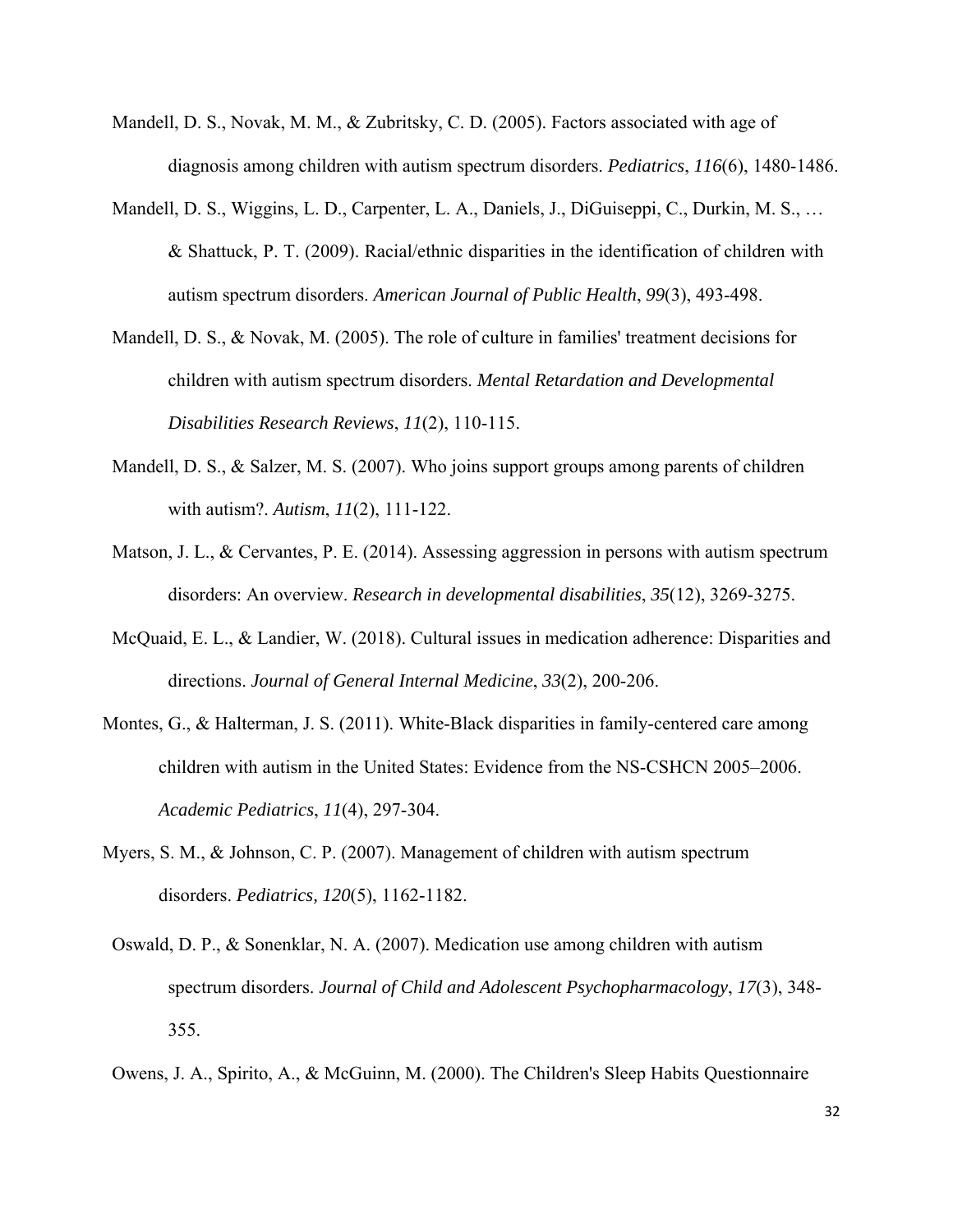(CSHQ): Psychometric properties of a survey instrument for school-aged children. *SLEEP, 23*(8), 1043-1052.

- Parish, S., Magaña, S., Rose, R., Timberlake, M., & Swaine, J. G. (2012). Health care of Latino children with autism and other developmental disabilities: Quality of provider interaction mediates utilization. *American Journal on Intellectual and Developmental Disabilities*, *117*(4), 304-315.
- Perrin, J. M., Coury, D. L., Hyman, S. L., Cole, L., Reynolds, A. M., & Clemons, T. (2012). Complementary and alternative medicine use in a large pediatric autism sample. *Pediatrics*, *130*(Supplement 2), S77-S82.
- Rescorla, L., Achenbach, T., Ivanova, M. Y., Dumenci, L., Almqvist, F., Bilenberg, N., ... & Erol, N. (2007). Behavioral and emotional problems reported by parents of children ages 6 to 16 in 31 societies. *Journal of Emotional and Behavioral Disorders*, *15*(3), 130-142.
- Rescorla, L. A., Winder-Patel, B. M., Paterson, S. J., Pandey, J., Wolff, J. J., Schultz, R. T., & Piven, J. (2019). Autism spectrum disorder screening with the CBCL/1½–5: Findings for young children at high risk for autism spectrum disorder. *Autism*, *23*(1), 29-38.
- Reyes, N. M., Lindly, O. J., Chavez, A. E., Folan, A., Macias, K., Smith, K. A., ... & Zuckerman, K. (2018). Maternal beliefs about autism: A link between intervention services and autism severity in White and Latino mothers. *Research in Autism Spectrum Disorders*, *51*, 38-48.
- Rosenberg, R. E., Mandell, D. S., Farmer, J. E., Law, J. K., Marvin, A. R., & Law, P. A. (2010). Psychotropic medication use among children with autism spectrum disorders enrolled in a national registry, 2007–2008. *Journal of Autism and Developmental Disorders*, *40*(3), 342-351.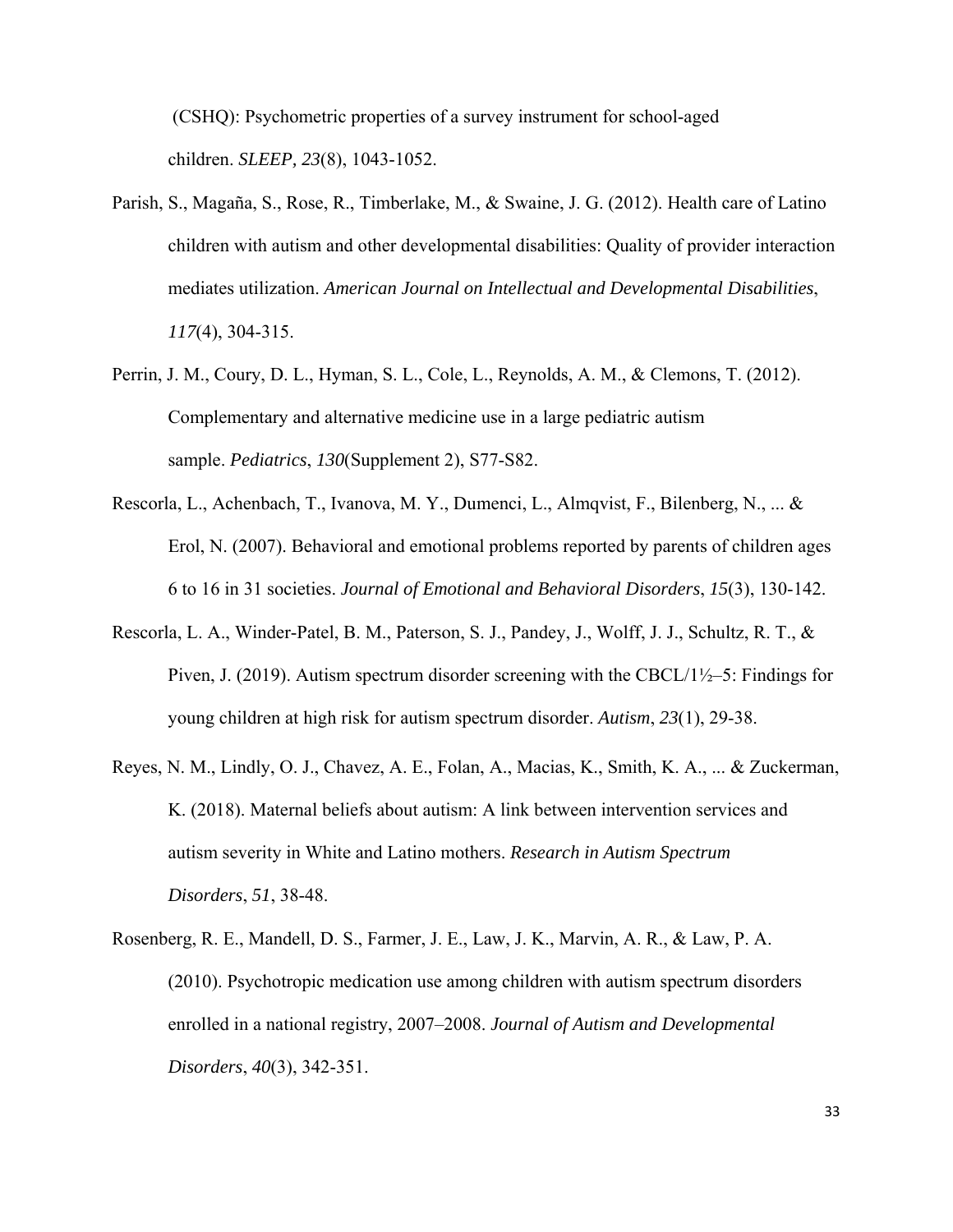SAS Institute. (2015). *Base SAS 9.4 procedures guide*. SAS Institute.

- Shattuck, P. T., Durkin, M., Maenner, M., Newschaffer, C., Mandell, D. S., Wiggins, L., ... & Baio, J. (2009). Timing of identification among children with an autism spectrum disorder: Findings from a population-based surveillance study. *Journal of the American Academy of Child and Adolescent Psychiatry*, *48*(5), 474-483.
- Simonoff, E., Pickles, A., Charman, T., Chandler, S., Loucas, T., & Baird, G. (2008). Psychiatric disorders in children with autism spectrum disorders: prevalence, comorbidity, and associated factors in a population-derived sample. *Journal of the American Academy of Child & Adolescent Psychiatry*, *47*(8), 921-929.
- Son, E., Parish, S. L., & Igdalsky, L. (2017). Disparities in health care quality among Asian children with special health care needs. *Health & Social Work*, *42*(2), 95-102.
- Soke, G. N., Rosenberg, S. A., Hamman, R. F., Fingerlin, T., Rosenberg, C. R., Carpenter, L., ... & Reynolds, A. (2017). Factors associated with self-injurious behaviors in children with autism spectrum disorder: findings from two large national samples. *Journal of autism and developmental disorders*, *47*(2), 285-296.
- Spencer, D., Marshall, J., Post, B., Kulakodlu, M., Newschaffer, C., Dennen, T., ... & Jain, A. (2013). Psychotropic medication use and polypharmacy in children with autism spectrum disorders. *Pediatrics*, *132*(5), 833-840.
- Stevens, J., Wang, W., Fan, L., Edwards, M. C., Campo, J. V., & Gardner, W. (2009). Parental attitudes toward children's use of antidepressants and psychotherapy. *Journal of Child and Adolescent Psychopharmacology*, *19*(3), 289-296.
- Tek, S., & Landa, R. J. (2012). Differences in autism symptoms between minority and nonminority toddlers. *Journal of Autism and Developmental Disorders*, *42*(9), 1967-1973.

Yu, S. M., Huang, Z. J., & Singh, G. K. (2010). Health status and health services access and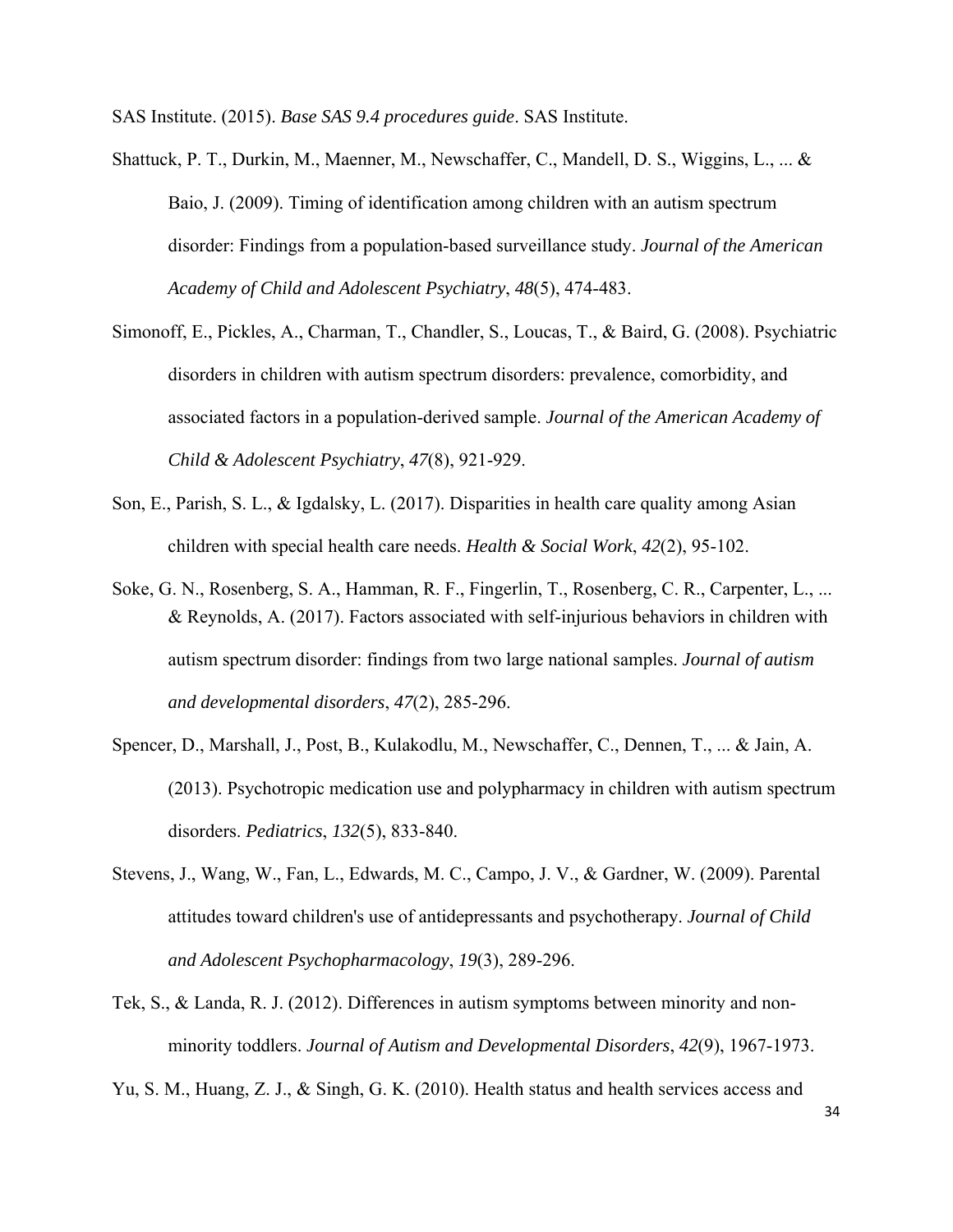utilization among Chinese, Filipino, Japanese, Korean, South Asian, and Vietnamese children in California. *American Journal of Public Health*, *100*(5), 823-830.

Zablotsky, B., Pringle, B. A., Colpe, L. J., Kogan, M. D., Rice, C., & Blumberg, S. J. (2015). Service and treatment use among children diagnosed with autism spectrum disorders. *Journal of Developmental and Behavioral Pediatrics*, *36*(2), 98.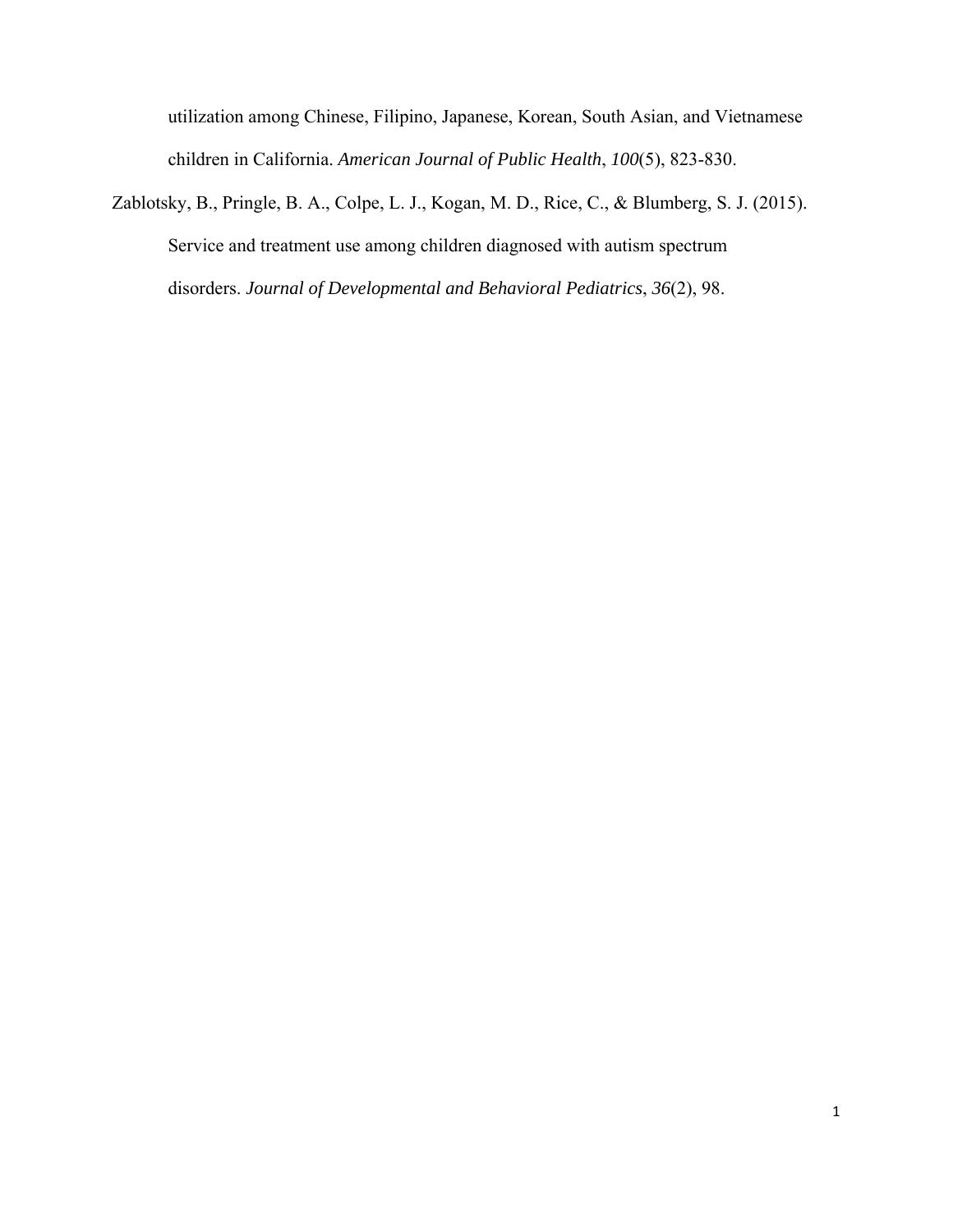| CBCL or CSHQ<br>Scale / Domain                        | Description of<br>Scale / Domain                                                                                                                      | Clinical label                           | Medication groups                                                                                                                                      | Type of medication used for<br>each category                                                                                                                                                                                                                                                               |
|-------------------------------------------------------|-------------------------------------------------------------------------------------------------------------------------------------------------------|------------------------------------------|--------------------------------------------------------------------------------------------------------------------------------------------------------|------------------------------------------------------------------------------------------------------------------------------------------------------------------------------------------------------------------------------------------------------------------------------------------------------------|
| Externalizing<br><b>Behaviors</b>                     | Rule-Breaking and<br><b>Aggressive Behaviors</b>                                                                                                      | Behavioral<br>Challenges                 | <b>ADHD</b><br>medications, Alpha<br>Agonists, Anti-<br>convulsant,<br>Atypical antipsychotics                                                         | <b>ADHD</b> medications: Mixed Amphetamine<br>Salts; Lisdexamphetamine; Methylphenidate,<br>Dexmethylphenidate, Atomoxetine<br>Alpha Agonists: Clonidine, Guanfacine<br>Anti-convulsant medications: Oxcarbazepine,<br>Valproic acid, Lamotrigine<br>Atypical Antipsychotics: Aripiprazole,<br>Risperidone |
| <b>Total Problem</b><br><b>Behaviors</b>              | Anxious/Depressed,<br>Withdrawn/Depressed,<br>Somatic Complaints,<br>Rule-Breaking and<br><b>Aggressive Behavior</b>                                  | <b>Total Problem</b><br><b>Behaviors</b> | <b>ADHD</b><br>medications, Alpha<br>Agonists, Anti-<br>convulsant<br>medications.<br>Atypical<br>antipsychotics, SSRI<br>Endogenous<br>pineal hormone | All Externalizing Behavior medications plus<br>Selective serotonin re-uptake inhibitors<br>(SSRI): Citalopram, Escitalopram,<br>Fluoxetine, Sertraline<br>Melatonin                                                                                                                                        |
| <b>Attention Deficit</b><br>Hyperactivity<br>Disorder | Inattention, impulsivity,<br>hyperactivity                                                                                                            | Hyperactivity                            | <b>ADHD</b><br>medications, Alpha<br>Agonists                                                                                                          | ADHD medications: Mixed Amphetamine<br>Salts; Lisdexamphetamine, Methylphenidate,<br>Dexmethylphenidate, Atomoxetine<br>Alpha Agonists: Clonidine, Guanfacine                                                                                                                                              |
| Conduct<br>Problems                                   | Disruptive,<br>Oppositional, and<br>Conduct issues                                                                                                    |                                          | Alpha Agonists,<br>Antipsychotics                                                                                                                      | Alpha Agonists: Clonidine, Guanfacine<br>Atypical Antypsychotics: Aripiprazole,<br>Risperidone                                                                                                                                                                                                             |
| Sleep<br><b>Disturbances</b>                          | Bedtime behavior, sleep<br>onset; sleep duration;<br>sleep anxiety; behavior<br>occurring during sleep;<br>sleep disordered<br>breathing; parasomnias |                                          | Melatonin, Anti-<br>convulsant<br>medications                                                                                                          | Melatonin<br>Anti-convulsant medications: Oxcarbazepine,<br>Valproic acid, Lamotrigine                                                                                                                                                                                                                     |

Table 1: Terminology of CBCL and CSHQ scales / domains, terms for clinical symptoms, and corresponding psycho-pharmacological medications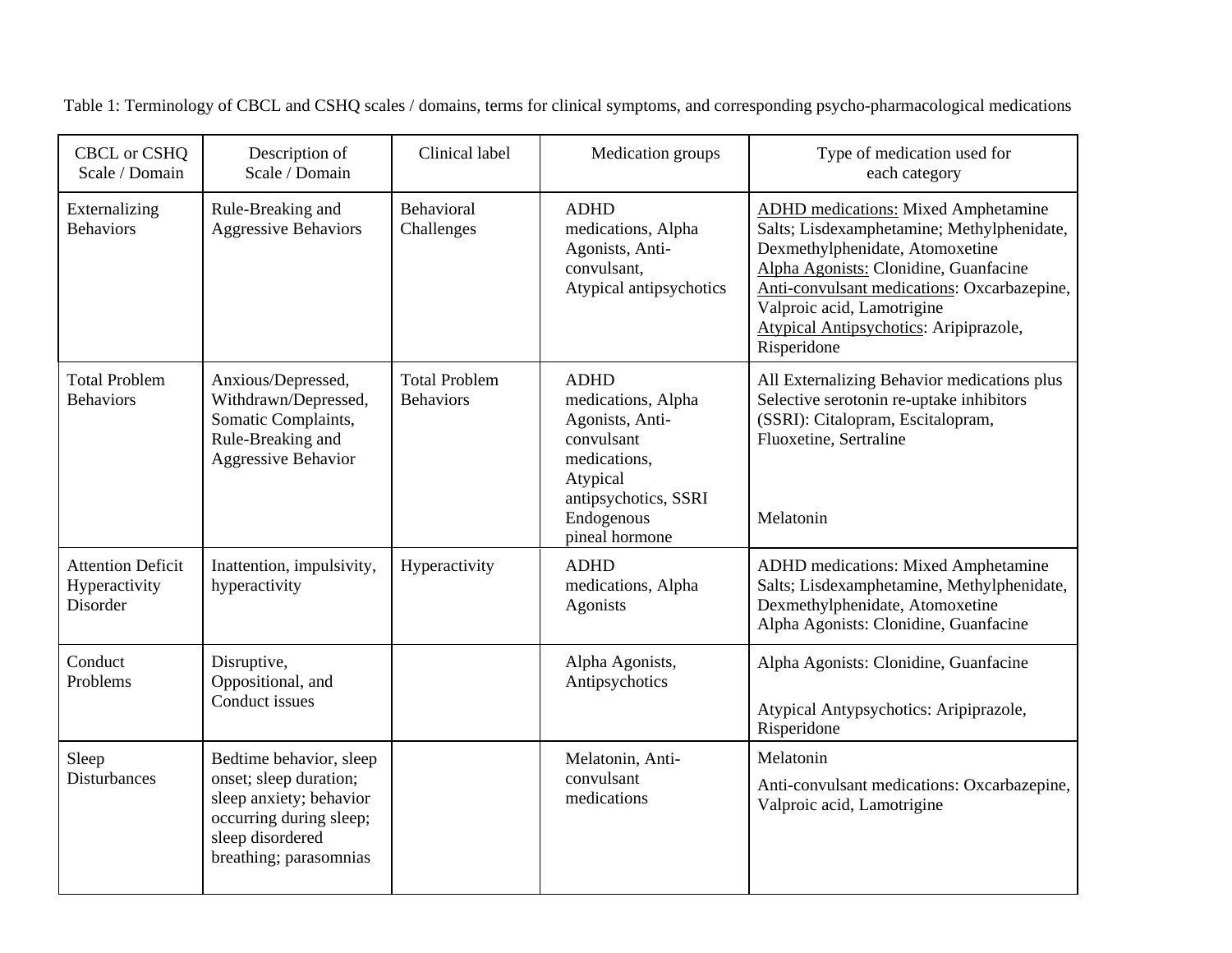|                                               | <b>Race/Ethnicity</b> |                     |                           |                   |                                                        |                          |
|-----------------------------------------------|-----------------------|---------------------|---------------------------|-------------------|--------------------------------------------------------|--------------------------|
|                                               | White<br>$(n=1935)$   | Latino<br>$(n=255)$ | <b>Black</b><br>$(n=154)$ | Asian<br>$(n=89)$ | Non-Hispanic<br><b>Other/ Multiracial</b><br>$(n=143)$ |                          |
|                                               |                       |                     | mean (SD)                 |                   |                                                        | Р-<br>value <sup>a</sup> |
| Age in years                                  | 9.8(2.9)              | 9.1(2.5)            | 9.8(2.9)                  | 9.2(2.7)          | 9.0(2.6)                                               | < 0.01                   |
|                                               |                       |                     | % (n)                     |                   |                                                        | P-value <sup>b</sup>     |
| Gender                                        |                       |                     |                           |                   |                                                        | 0.18                     |
| Female                                        | 14.6 (282)            | 14.9 (38)           | 18.2 (28)                 | 22.5(20)          | 18.2 (26)                                              |                          |
| Male                                          | 85.4 (1653)           | 85.1 (217)          | 81.8 (126)                | 77.5 (69)         | 81.8 (117)                                             |                          |
| <b>DSM-IV TR Autism Diagnosis</b>             |                       |                     |                           |                   |                                                        | < 0.01                   |
| Asperger's Syndrome                           | 18.2 (353)            | 7.5(19)             | 6.5(10)                   | 7.9(7)            | 14.0(20)                                               |                          |
| Autistic Disorder                             | 61.2 (1184)           | 69.8 (178)          | 74.0 (114)                | 82.0 (73)         | 63.6 (91)                                              |                          |
| PDD NOS                                       | 20.6 (398)            | 22.7 (58)           | 19.5 (30)                 | 10.1(9)           | 22.4 (32)                                              |                          |
| Primary caregiver education level °           |                       |                     |                           |                   |                                                        | $< 0.01*$                |
| High School or less                           | 18.0 (325)            | 31.9(73)            | 18.7 (26)                 | 15.9 (13)         | 18.5 (25)                                              |                          |
| Some college                                  | 33.7 (609)            | 30.6(70)            | 46.0 (64)                 | 15.9(13)          | 40.0 (54)                                              |                          |
| <b>Bachelor's Degree</b>                      | 28.6 (517)            | 24.5 (56)           | 23.0 (32)                 | 37.8 (31)         | 23.0 (31)                                              |                          |
| Postgraduate Degree                           | 19.7 (355)            | 13.1(30)            | 12.2(17)                  | 30.5(25)          | 18.5 (25)                                              |                          |
| Second caregiver education level <sup>c</sup> |                       |                     |                           |                   |                                                        | $< 0.01*$                |
| High School                                   | 23.3 (395)            | 42.9 (84)           | 42.5 (45)                 | 13.2(10)          | 28.6 (34)                                              |                          |
| Some college                                  | 27.7 (470)            | 23.5(46)            | 26.4 (28)                 | 17.1(13)          | 32.8 (39)                                              |                          |
| Bachelor's Degree                             | 28.6 (484)            | 21.4 (42)           | 21.7(23)                  | 31.6(24)          | 22.7(27)                                               |                          |
| Postgraduate Degree                           | 20.4 (345)            | 12.2(24)            | 9.4(10)                   | 38.2 (29)         | 16.0 (19)                                              |                          |

**Table 2: Distribution of Gender, ASD Diagnoses, and Caregiver Education by Race and Ethnicity Among (N=2,576) Children 6-18 years of Age in the ATN Data** 

 $^{\circ}$ ANOVA  $\mathsf{b} \mathsf{X}^2$ 

 $\degree$  Do not total 100% due to missing value:. Primary caregiver education missing 7.2% (185) of data.; and Secondary caregiver education missing 15.0% (385) of data.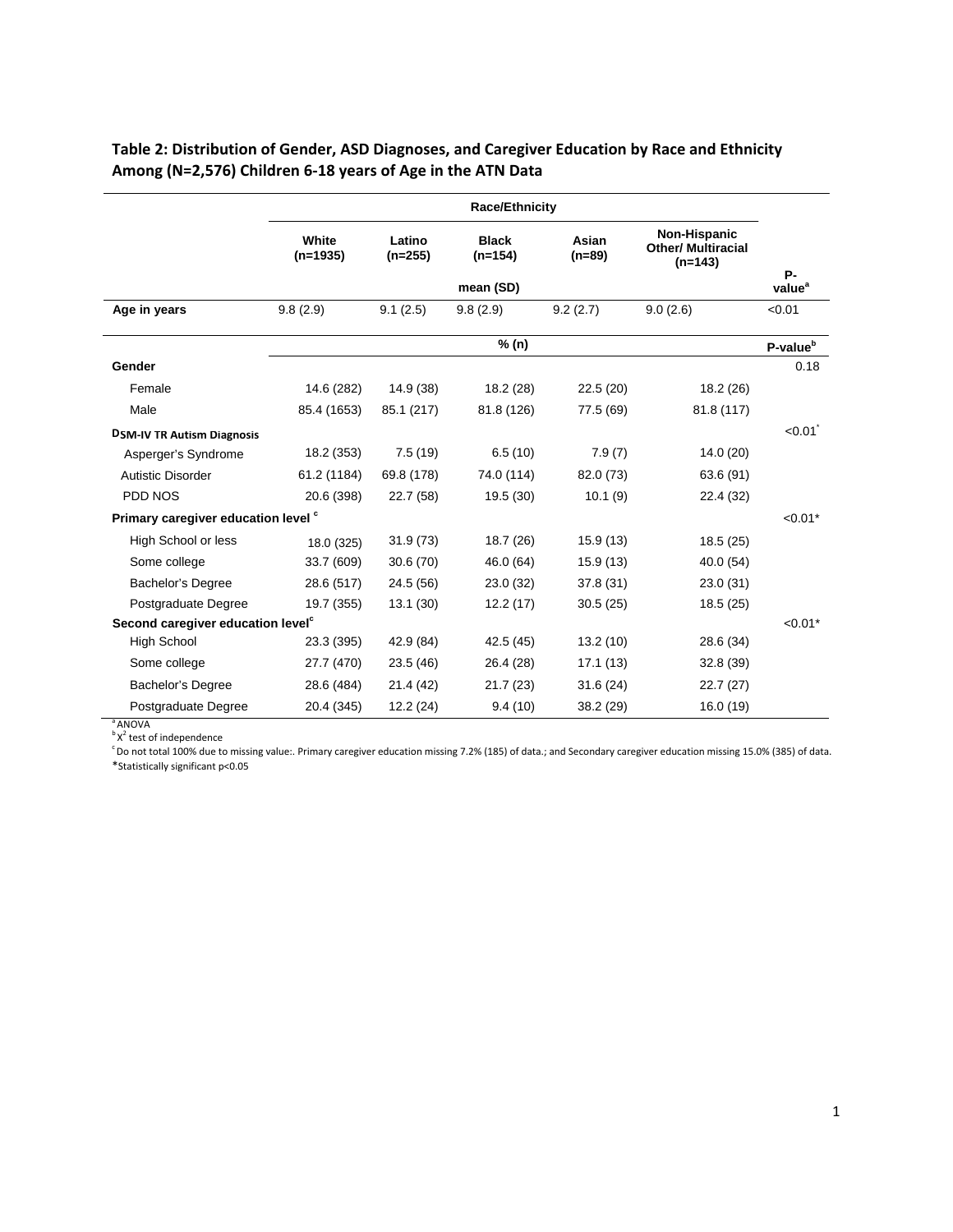|                                     | <b>Race/Ethnicity</b> |                     |                           |                   |                                 |              |
|-------------------------------------|-----------------------|---------------------|---------------------------|-------------------|---------------------------------|--------------|
|                                     | White<br>$(n=1935)$   | Latino<br>$(n=255)$ | <b>Black</b><br>$(n=154)$ | Asian<br>$(n=89)$ | <b>Multiracial</b><br>$(n=143)$ |              |
| <b>Variables</b>                    |                       |                     |                           |                   |                                 |              |
|                                     |                       |                     | $\sqrt[9]{6(n^b)}$        |                   |                                 | a<br>P value |
| <b>Behavioral Challenges</b><br>Yes | 34.8 (598)            | 34.5 (70)           | 28.8 (38)                 | 29.4 (20)         | 45.1 (55)                       | 0.07         |
| <b>Total Target Behaviors</b>       |                       |                     |                           |                   |                                 |              |
| Yes                                 | 62.0 (1065)           | 61.1 (124)          | 46.2(61)                  | 52.9 (36)         | 67.2 (82)                       | $< 0.01*$    |
| Hyperactivity                       |                       |                     |                           |                   |                                 |              |
| Yes                                 | 27.0 (463)            | 26.1(53)            | 23.7 (31)                 | 13.2(9)           | 33.6(41)                        | $0.04*$      |
| <b>Conduct Problems</b>             |                       |                     |                           |                   |                                 |              |
| Yes                                 | 14.2 (244)            | 13.8(28)            | 9.2(12)                   | 5.9(4)            | 21.3(26)                        | $0.02*$      |
| Sleep Disturbances<br>Yes           | 67.4 (1044)           | 72.3 (136)          | 61.2(74)                  | 74.5 (41)         | 69.6 (80)                       | 0.23         |

## **Table 3a: Distribution of Clinically Significant CBCL and CSHQ Scores by Race and Ethnicity Among (N=2,576) Children 6-18 years of Age in the ATN Data**

 $a^a$  X<sup>2</sup> test of independence

test of independence<br><sup>b</sup> Do not total 100% due to missing values: Behavioral challenges and Total Target Behaviors missing 13.0% (333) of data; Hyperactivity and Conduct problems missing 13.1% (338) of data; Sleep Problems missing 21.2% (547) of data.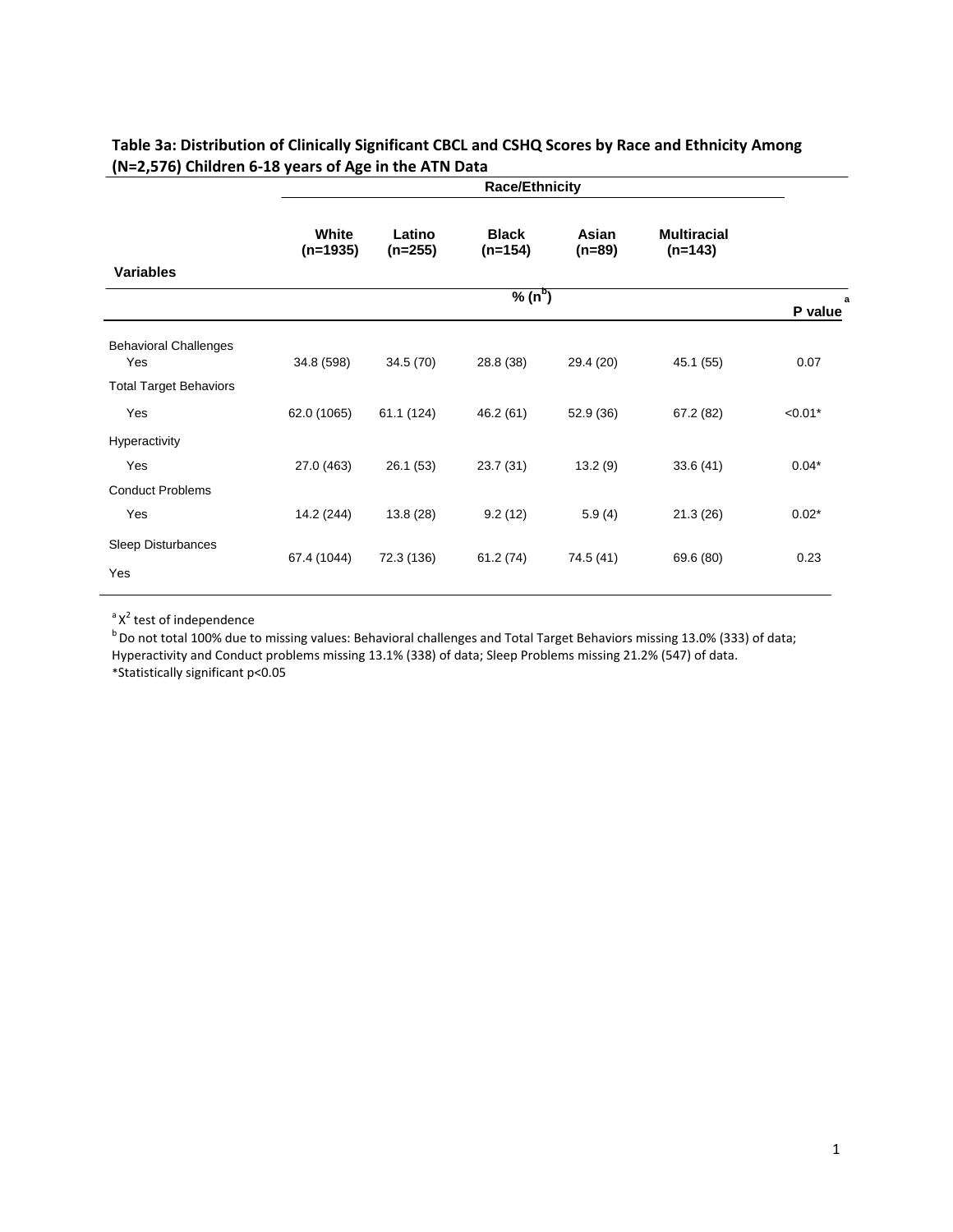#### **Table 3b: Adjusted Odds Ratios of Race & Ethnicity and Behavioral Problems \* Race/Ethnicity compared to Non-Hispanic White**

**Variables Hispanic Black Asian Multiracial Odd Ratio Estimates and 95% Confidence Limits P value** Behavioral **Challenges** 0.84 (0.61, 1.15) 0.71 (0.48, 1.05) 0.86 (0.50, 1.48) 1.45 (1.00, 2.11) 0.06 Total Problem **Behaviors** 0.86 (0.63, 1.18) 0.51 (0.36, 0.72) 0.80 (0.49, 1.31) 1.23 (0.83, 1.82) 0.01\* Hyperactivity 0.82 (0.59, 1.15) 0.75 (0.49, 1.14) 0.49 (0.25, 0.95) 1.28 (0.87, 1.88) 0.07 Conduct Problems 0.75 (0.48, 1.16) 0.55 (0.29, 1.03) 0.42 (0.15, 1.17) 1.48 (0.94, 2.34) 0.02\* Sleep 1.07 (0.77, 1.49) 0.70 (0.46, 1.05) 1.75 (0.90, 3.40) 0.99 (0.66, 1.48) 0.28 **Disturbances** 

\* Results obtained from multivariable logistic regression models that included age (continuous), gender (male/female), primary caregiver education (High School or less, some college, bachelor degree, post-graduate degree), secondary caregiver education (High School or less, some college, college degree, post-graduate degree), and autism diagnosis (Autism, Asperger's, PDD/NOS) as covariates. Results summarized from multiply imputing missing data 25 times.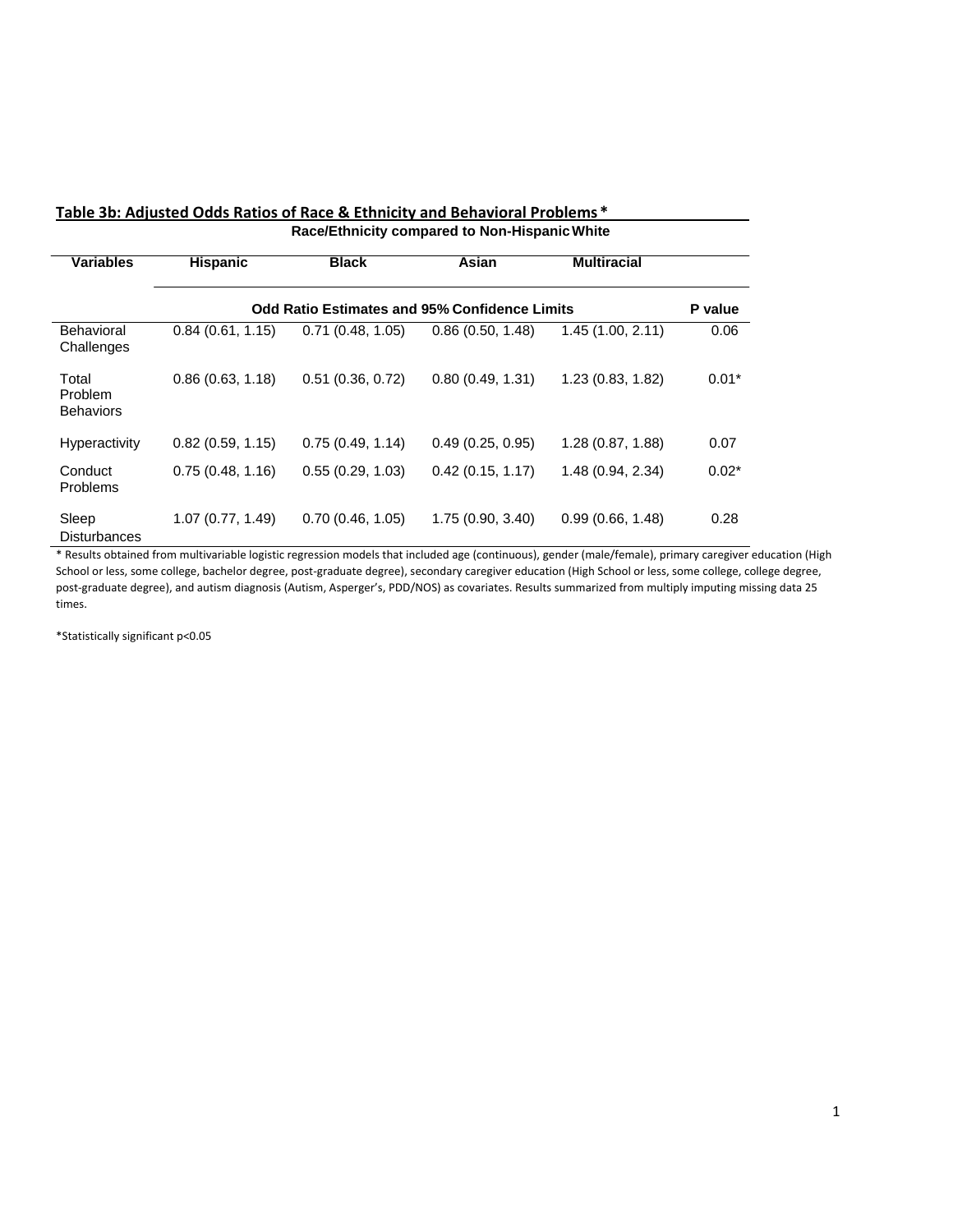## **Table 4a: Distribution of Rates of Medication Use by Race and Ethnicity Among (N=2,576) Children 6- 18 years of Age in the ATN Data**

|                                          | <b>Race/Ethnicity</b> |                     |                           |                 |                                 |           |
|------------------------------------------|-----------------------|---------------------|---------------------------|-----------------|---------------------------------|-----------|
| <b>Variables</b>                         | White<br>$(n=1935)$   | Latino<br>$(n=255)$ | <b>Black</b><br>$(n=154)$ | Asian<br>(n=89) | <b>Multiracial</b><br>$(n=143)$ |           |
|                                          |                       |                     | P-value                   |                 |                                 |           |
| <b>Behavioral Challenges Medication</b>  |                       |                     |                           |                 |                                 | $< 0.01*$ |
| Yes                                      | 40.5 (783)            | 26.7 (68)           | 34.4(53)                  | 21.3(19)        | 37.1(53)                        |           |
| <b>Total Target Behaviors Medication</b> |                       |                     |                           |                 |                                 | $0.01*$   |
| Yes                                      | 51.2 (990)            | 34.1(87)            | 40.9(63)                  | 29.2 (26)       | 45.5 (65)                       |           |
| <b>Hyperactivity Medication</b>          |                       |                     |                           |                 |                                 | $< 0.01*$ |
| Yes                                      | 33.7 (652)            | 21.6(55)            | 26.6(41)                  | 12.4(11)        | 26.6 (38)                       |           |
| <b>Conduct Problems Medication</b>       |                       |                     |                           |                 |                                 | $0.01*$   |
| Yes                                      | 20.8 (402)            | 13.3(34)            | 24.0 (37)                 | 12.4(11)        | 21.7(31)                        |           |
| Sleep Disturbances Medication            |                       |                     |                           |                 |                                 | 0.12      |
| Yes                                      | 16.4 (318)            | 11.8(30)            | 11.7(18)                  | 11.2(10)        | 17.5(25)                        |           |